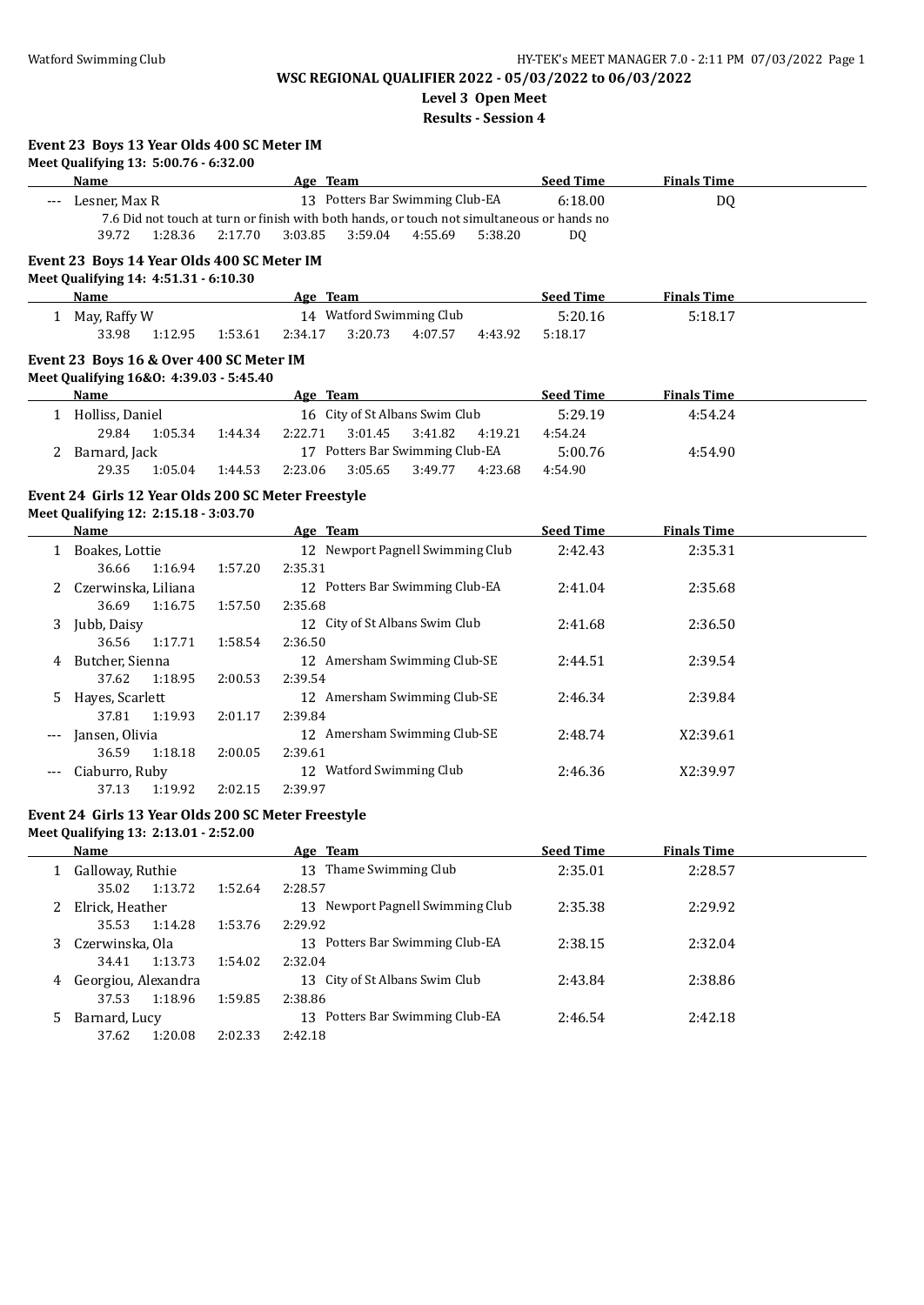# **Level 3 Open Meet**

## **Results - Session 4**

#### **Event 24 Girls 14 Year Olds 200 SC Meter Freestyle Meet Qualifying 14: 2:09.12 - 2:46.00**

|    | Name                  |         |         | Age Team                         | <b>Seed Time</b> | <b>Finals Time</b> |  |
|----|-----------------------|---------|---------|----------------------------------|------------------|--------------------|--|
|    | Hehir, Cailin         |         |         | 14 Watford Swimming Club         | 2:27.85          | 2:20.49            |  |
|    | 32.24                 | 1:07.92 | 1:44.71 | 2:20.49                          |                  |                    |  |
|    | Lovelock, Hannah      |         |         | 14 Hitchin Swimming Club-EA      | 2:25.41          | 2:21.16            |  |
|    | 33.52                 | 1:09.44 | 1:45.29 | 2:21.16                          |                  |                    |  |
| 3  | Dodd, Freya           |         |         | 14 Thame Swimming Club           | 2:28.92          | 2:22.08            |  |
|    | 32.76                 | 1:08.57 | 1:45.19 | 2:22.08                          |                  |                    |  |
| 4  | Holliss, Sophie       |         |         | 14 City of St Albans Swim Club   | 2:26.44          | 2:24.10            |  |
|    | 33.11                 | 1:10.50 | 1:48.30 | 2:24.10                          |                  |                    |  |
| 5  | Hamilton, Georgina    |         |         | 14 City of St Albans Swim Club   | 2:25.50          | 2:24.30            |  |
|    | 33.11                 | 1:09.97 | 1:47.55 | 2:24.30                          |                  |                    |  |
| 6  | Hutton, Chloe M       |         |         | 14 Amersham Swimming Club-SE     | 2:27.03          | 2:24.66            |  |
|    | 32.81                 | 1:10.01 | 1:47.65 | 2:24.66                          |                  |                    |  |
|    | Lazauskaite, Angelica |         |         | 14 Watford Swimming Club         | 2:29.67          | 2:25.93            |  |
|    | 33.79                 | 1:10.53 | 1:48.40 | 2:25.93                          |                  |                    |  |
| 8  | Alder, Alice          |         |         | 14 Newport Pagnell Swimming Club | 2:33.54          | 2:31.70            |  |
|    | 34.04                 | 1:13.26 | 1:53.61 | 2:31.70                          |                  |                    |  |
| 9  | Goose, Amelie         |         |         | 14 City of St Albans Swim Club   | 2:40.59          | 2:35.38            |  |
|    | 36.18                 | 1:16.06 | 1:56.91 | 2:35.38                          |                  |                    |  |
| 10 | Jones, Evelyn M       |         |         | 14 Amersham Swimming Club-SE     | 2:45.32          | 2:38.24            |  |
|    | 35.32                 | 1:16.11 | 1:58.28 | 2:38.24                          |                  |                    |  |
| 11 | Conner, Jasmine G     |         |         | 14 Amersham Swimming Club-SE     | 2:41.56          | 2:38.34            |  |
|    | 36.87                 | 1:17.73 | 1:58.98 | 2:38.34                          |                  |                    |  |
| 12 | Wenn, Rosie           |         |         | 14 City of St Albans Swim Club   | 2:44.80          | 2:40.18            |  |
|    | 36.92                 | 1:18.83 | 2:01.05 | 2:40.18                          |                  |                    |  |
| 13 | Butt, Amelia          |         |         | 14 City of St Albans Swim Club   | 2:44.38          | 2:41.56            |  |
|    | 36.37                 | 1:17.72 | 1:59.96 | 2:41.56                          |                  |                    |  |

#### **Event 24 Girls 15 Year Olds 200 SC Meter Freestyle**

**Meet Qualifying 15: 2:06.47 - 2:40.20**

|    | Name                |         | Age Team                         |         | <b>Finals Time</b> |  |
|----|---------------------|---------|----------------------------------|---------|--------------------|--|
|    | 1 Gomez Pavon, Gaby |         | 15 Potters Bar Swimming Club-EA  | 2:11.81 | 2:11.23            |  |
|    | 1:03.35<br>29.97    | 1:37.97 | 2:11.23                          |         |                    |  |
|    | Medlicott, Jessica  |         | 15 Dunstable Swimming Club       | 2:21.77 | 2:16.54            |  |
|    | 31.84 1:07.02       | 1:43.64 | 2:16.54                          |         |                    |  |
| 3  | Hamer, Bethany      |         | 15 Linslade Crusaders SC         | 2:19.68 | 2:17.92            |  |
|    | 31.19<br>1:06.24    | 1:42.91 | 2:17.92                          |         |                    |  |
| 4  | Mathias, Bryony     |         | 15 Dunstable Swimming Club       | 2:25.48 | 2:23.87            |  |
|    | 33.14<br>1:09.88    | 1:48.64 | 2:23.87                          |         |                    |  |
| 5  | Younger, Erin       |         | 15 City of St Albans Swim Club   | 2:23.13 | 2:23.98            |  |
|    | 32.55<br>1:09.38    | 1:46.93 | 2:23.98                          |         |                    |  |
| 6  | Wallis, Alexandra L |         | 15 Amersham Swimming Club-SE     | 2:25.92 | 2:24.48            |  |
|    | 33.14<br>1:09.98    | 1:48.13 | 2:24.48                          |         |                    |  |
|    | Harper, Amy         |         | 15 Watford Swimming Club         | 2:24.81 | 2:24.69            |  |
|    | 33.72<br>1:10.82    | 1:48.41 | 2:24.69                          |         |                    |  |
| 8  | Jones, Esme R       |         | 15 Amersham Swimming Club-SE     | 2:26.75 | 2:28.54            |  |
|    | 1:11.38<br>33.83    | 1:50.43 | 2:28.54                          |         |                    |  |
| 9  | Armstrong, Lia      |         | 15 Amersham Swimming Club-SE     | 2:36.77 | 2:31.41            |  |
|    | 34.44<br>1:13.69    | 1:54.00 | 2:31.41                          |         |                    |  |
| 10 | Kilby, Louisa       |         | 15 Newport Pagnell Swimming Club | 2:32.51 | 2:32.14            |  |
|    | 1:11.94<br>34.15    | 1:52.07 | 2:32.14                          |         |                    |  |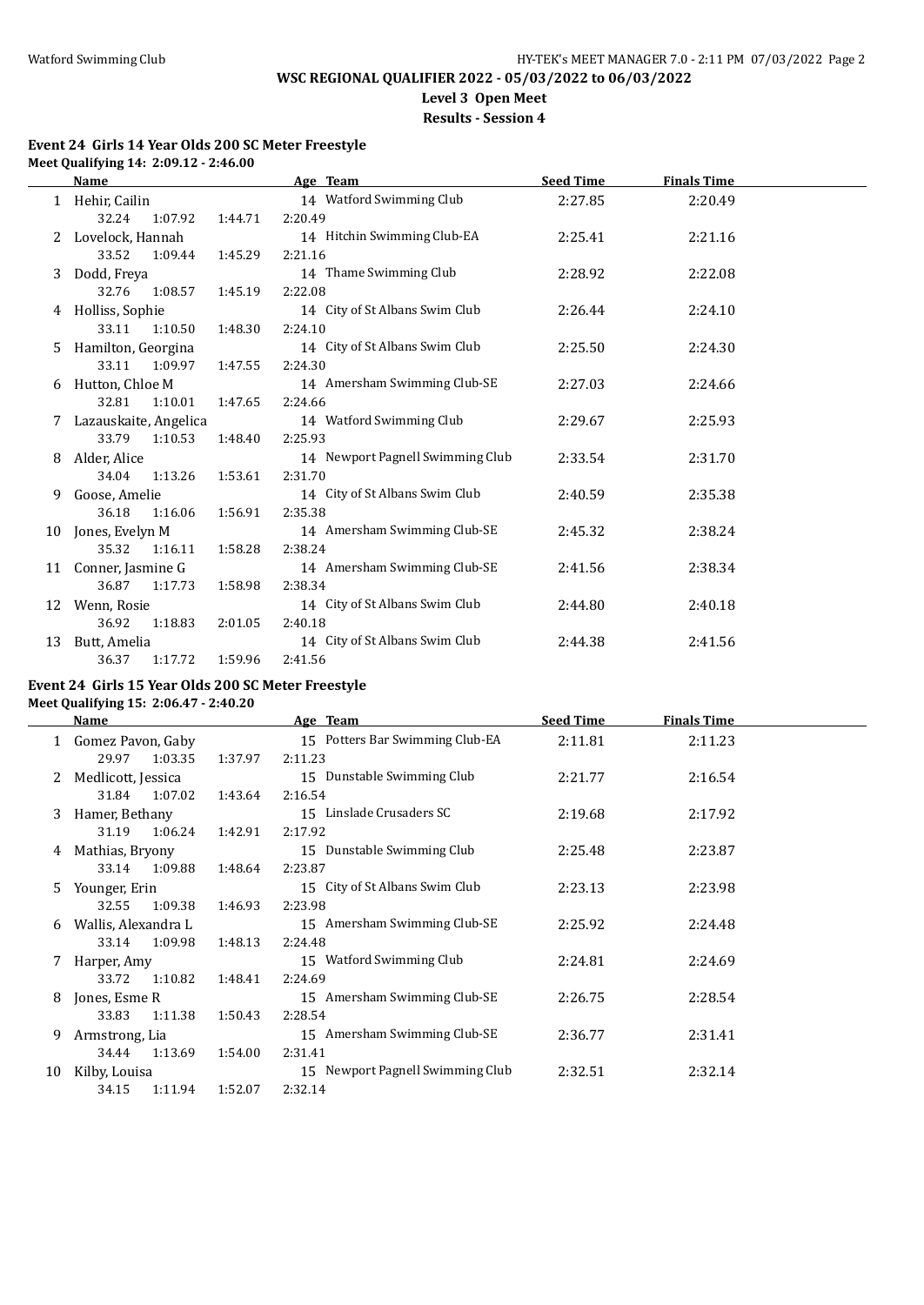**Level 3 Open Meet**

#### **Results - Session 4**

|       | (Event 24 Girls 15 Year Olds 200 SC Meter Freestyle)<br><b>Name</b> |         | Age Team                          | <b>Seed Time</b> | <b>Finals Time</b> |  |
|-------|---------------------------------------------------------------------|---------|-----------------------------------|------------------|--------------------|--|
|       | 11 Palmer, Loralie B                                                |         | 15 Watford Swimming Club          | 2:34.95          | 2:35.03            |  |
|       | 34.90<br>1:14.51                                                    | 1:55.93 | 2:35.03                           |                  |                    |  |
|       | 12 Robinson, India                                                  |         | 15 Hitchin Swimming Club-EA       | 2:37.75          | 2:35.46            |  |
|       | 36.49<br>1:15.59                                                    | 1:55.78 | 2:35.46                           |                  |                    |  |
|       | Event 24 Girls 16 & Over 200 SC Meter Freestyle                     |         |                                   |                  |                    |  |
|       | Meet Qualifying 16&0: 2:05.19 - 2:38.00                             |         |                                   |                  |                    |  |
|       | Name                                                                |         | Age Team                          | <b>Seed Time</b> | <b>Finals Time</b> |  |
|       | 1 Brooke, Hannah                                                    |         | 17 City of St Albans Swim Club    | 2:19.32          | 2:14.28            |  |
|       | 31.06<br>1:06.02                                                    | 1:40.94 | 2:14.28                           |                  |                    |  |
| 2     | Hine, Caitlin S                                                     |         | 19 Watford Swimming Club          | 2:19.37          | 2:18.93            |  |
|       | 32.15<br>1:07.93                                                    | 1:44.40 | 2:18.93                           |                  |                    |  |
| 3     | Clark, Sophie E                                                     |         | 18 Hitchin Swimming Club-EA       | 2:18.05          | 2:19.09            |  |
|       | 32.13<br>1:07.44                                                    | 1:43.74 | 2:19.09                           |                  |                    |  |
| 4     | Simpson, Chloe J                                                    |         | 16 Watford Swimming Club          | 2:19.18          | 2:19.20            |  |
|       | 31.85<br>1:07.12                                                    | 1:43.56 | 2:19.20                           |                  |                    |  |
| 5.    | O'Meara, Niamh C                                                    |         | 16 Watford Swimming Club          | 2:18.12          | 2:20.18            |  |
|       | 31.70<br>1:07.59                                                    | 1:44.32 | 2:20.18                           |                  |                    |  |
| 6     | White, Keely                                                        |         | 16 Potters Bar Swimming Club-EA   | 2:18.59          | 2:20.30            |  |
|       | 32.28<br>1:08.00                                                    | 1:44.62 | 2:20.30                           |                  |                    |  |
| 7     | Bagot, Eleanor                                                      |         | 17 Amersham Swimming Club-SE      | 2:18.94          | 2:21.87            |  |
|       | 33.06<br>1:08.58                                                    | 1:45.55 | 2:21.87                           |                  |                    |  |
| 8     | Cawley, Grace L                                                     |         | 16 Watford Swimming Club          | 2:24.27          | 2:25.04            |  |
|       | 33.64<br>1:10.71                                                    | 1:48.52 | 2:25.04                           |                  |                    |  |
| 9     | Quarman, Zoe                                                        |         | 16 Leighton Buzzard Swimming Club | 2:24.50          | 2:25.45            |  |
|       | 33.19<br>1:11.47                                                    | 1:49.75 | 2:25.45                           |                  |                    |  |
| 10    | Cairncross, Emily                                                   |         | 16 Hitchin Swimming Club-EA       | 2:27.59          | 2:26.94            |  |
|       | 33.34<br>1:09.76                                                    | 1:48.16 | 2:26.94                           |                  |                    |  |
|       | 11 Worley, Megan A                                                  |         | 16 Watford Swimming Club          | 2:24.76          | 2:28.01            |  |
|       | 33.72<br>1:10.65                                                    | 1:49.06 | 2:28.01                           |                  |                    |  |
|       | 12 Medlicott, Chloe                                                 |         | 17 Dunstable Swimming Club        | 2:30.17          | 2:34.15            |  |
|       | 34.49<br>1:13.29                                                    | 1:54.37 | 2:34.15                           |                  |                    |  |
| 13    | Toland, Carys                                                       |         | 16 City of St Albans Swim Club    | 2:27.51          | 2:43.31            |  |
|       | 35.39<br>1:16.20                                                    | 1:59.06 | 2:43.31                           |                  |                    |  |
| $---$ | Eva, Ellie                                                          |         | 18 Hitchin Swimming Club-EA       | 2:22.20          | <b>DQ</b>          |  |
|       | 4.4 Start before starting signal                                    |         |                                   |                  |                    |  |
|       | 32.52<br>1:08.18                                                    | 1:45.80 | D <sub>0</sub>                    |                  |                    |  |

#### **Event 25 Boys 11 Year Olds 200 SC Meter Breaststroke**

**Meet Qualifying 11: 2:56.62 - 4:07.40**

| Name            |         |         | Age Team                         | <b>Seed Time</b> | <b>Finals Time</b> |  |
|-----------------|---------|---------|----------------------------------|------------------|--------------------|--|
| Cheng, Ki       |         |         | 11 City of St Albans Swim Club   | 3:32.95          | 3:21.21            |  |
| 46.21           | 1:38.85 | 2:30.48 | 3:21.21                          |                  |                    |  |
| Selivanov, Ilya |         |         | 11 Newport Pagnell Swimming Club | 4:05.55          | 3:57.49            |  |
| 53.67           | 1:54.55 | 2:56.12 | 3:57.49                          |                  |                    |  |

## **Event 25 Boys 12 Year Olds 200 SC Meter Breaststroke**

**Meet Qualifying 12: 2:47.84 - 3:54.20**

| <b>Name</b>    |         |         | Age Team                          | <b>Seed Time</b> | <b>Finals Time</b> |  |
|----------------|---------|---------|-----------------------------------|------------------|--------------------|--|
| Martin. Arthur |         |         | 12 Chesham Swimming Club-SE       | 3:25.73          | 3:09.23            |  |
| 42.92          | 1:30.80 | 2:19.71 | 3:09.23                           |                  |                    |  |
| Talbot. Daniel |         |         | 12 Leighton Buzzard Swimming Club | 3:27.34          | 3:19.67            |  |
| 46.30          | 1:36.49 | 2:28.84 | 3:19.67                           |                  |                    |  |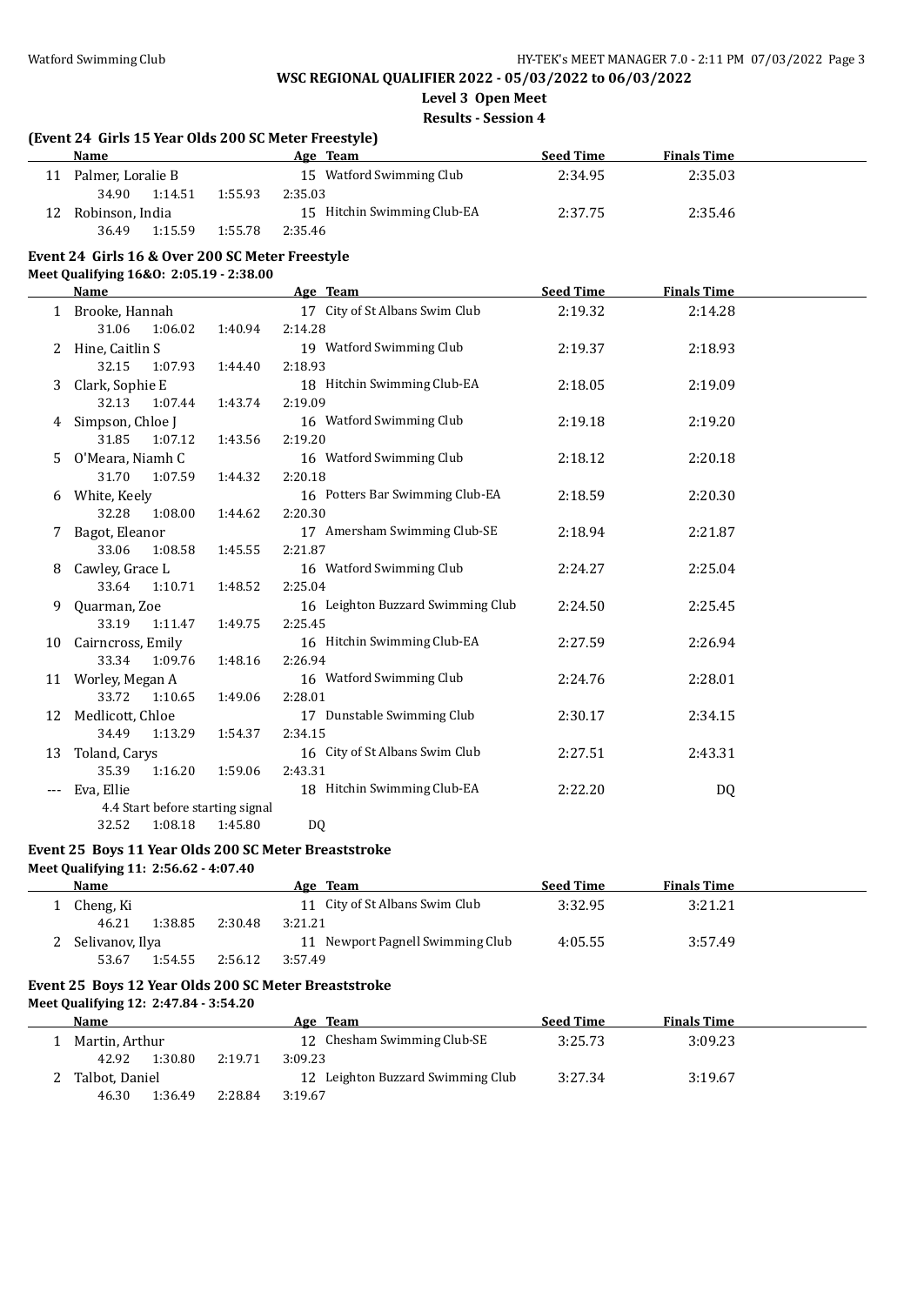## **Level 3 Open Meet**

#### **Results - Session 4**

### **(Event 25 Boys 12 Year Olds 200 SC Meter Breaststroke)**

|    | <b>Name</b>        |         | Age Team                                                                                   | <b>Seed Time</b> | <b>Finals Time</b> |  |
|----|--------------------|---------|--------------------------------------------------------------------------------------------|------------------|--------------------|--|
| 3  | Hallam, James A    |         | 12 Harpenden Swimming Club                                                                 | 3:45.66          | 3:31.35            |  |
|    | 1:42.70<br>48.55   | 2:37.34 | 3:31.35                                                                                    |                  |                    |  |
| 4  | Gatehouse, Archie  |         | 12 Newport Pagnell Swimming Club                                                           | 3:51.19          | 3:34.71            |  |
|    | 47.82<br>1:42.89   | 2:39.73 | 3:34.71                                                                                    |                  |                    |  |
| 5. | Chan, Ian          |         | 12 City of St Albans Swim Club                                                             | 3:46.75          | 3:35.89            |  |
|    | 50.08<br>1:46.47   | 2:43.05 | 3:35.89                                                                                    |                  |                    |  |
| 6  | Brewster, Joseph T |         | Watford Swimming Club<br>12                                                                | 3:47.53          | 3:40.53            |  |
|    | 1:46.33<br>49.46   | 2:43.93 | 3:40.53                                                                                    |                  |                    |  |
|    | Highsted, Charlie  |         | Hemel Hempstead SC<br>12 <sup>1</sup>                                                      | 3:41.38          | DQ                 |  |
|    |                    |         | 7.6 Did not touch at turn or finish with both hands, or touch not simultaneous or hands no |                  |                    |  |
|    | 50.70<br>1:46.49   | 2:41.68 | DQ                                                                                         |                  |                    |  |

#### **Event 25 Boys 13 Year Olds 200 SC Meter Breaststroke**

#### **Meet Qualifying 13: 2:39.07 - 3:30.30**

 $\overline{a}$ 

 $\overline{a}$ 

|       | <b>Name</b>          |         | Age Team                                                                                   | <b>Seed Time</b> | <b>Finals Time</b> |  |
|-------|----------------------|---------|--------------------------------------------------------------------------------------------|------------------|--------------------|--|
|       | Walters, Max         |         | Hemel Hempstead SC<br>13                                                                   | 3:03.26          | 2:53.15            |  |
|       | 1:23.87<br>39.45     | 2:09.12 | 2:53.15                                                                                    |                  |                    |  |
| 2     | Bertossa Padin, Luca |         | Potters Bar Swimming Club-EA<br>13.                                                        | 3:18.54          | 3:12.75            |  |
|       | 1:32.81<br>43.57     | 2:23.14 | 3:12.75                                                                                    |                  |                    |  |
| 3.    | Zolyan, Mika         |         | Newport Pagnell Swimming Club<br>13                                                        | 3:21.45          | 3:21.85            |  |
|       | 46.03<br>1:37.57     | 2:29.16 | 3:21.85                                                                                    |                  |                    |  |
| 4     | Howlett, Max W       |         | Amersham Swimming Club-SE<br>13                                                            | 3:16.88          | 3:23.27            |  |
|       | 1:37.81<br>45.11     | 2:31.26 | 3:23.27                                                                                    |                  |                    |  |
| $---$ | Railton, Charlie     |         | Amersham Swimming Club-SE<br>13                                                            | 3:08.69          | DQ                 |  |
|       |                      |         | 7.6 Did not touch at turn or finish with both hands, or touch not simultaneous or hands no |                  |                    |  |
|       | 1:28.48<br>40.44     | 2:18.94 | DO                                                                                         |                  |                    |  |

#### **Event 25 Boys 14 Year Olds 200 SC Meter Breaststroke**

#### **Meet Qualifying 14: 2:36.43 - 3:18.90**

| Name              |         |         | Age Team                        | <b>Seed Time</b> | <b>Finals Time</b> |  |
|-------------------|---------|---------|---------------------------------|------------------|--------------------|--|
| Gibson, James     |         |         | 14 Hemel Hempstead SC           | 3:00.53          | 2:58.41            |  |
| 39.64             | 1:25.28 | 2:12.18 | 2:58.41                         |                  |                    |  |
| Gill, Alban       |         |         | 14 City of St Albans Swim Club  | 3:06.83          | 3:01.42            |  |
| 40.95             | 1:27.66 | 2:15.42 | 3:01.42                         |                  |                    |  |
| O'Donnell, Barney |         |         | 14 Bushey Amateur Swimming Club | 3:16.61          | 3:04.80            |  |
| 42.25             | 1:29.78 | 2:18.24 | 3:04.80                         |                  |                    |  |

### **Event 25 Boys 15 Year Olds 200 SC Meter Breaststroke**

#### **Meet Qualifying 15: 2:35.40 - 3:05.80**

|    | Name                     |         |         | Age Team                        | <b>Seed Time</b> | <b>Finals Time</b> |  |
|----|--------------------------|---------|---------|---------------------------------|------------------|--------------------|--|
|    | Howard, Ethan            |         |         | 15 Potters Bar Swimming Club-EA | 2:36.36          | 2:33.61            |  |
|    | 35.77                    | 1:15.79 | 1:55.29 | 2:33.61                         |                  |                    |  |
| 2. | Taggart, Ben D           |         |         | Watford Swimming Club<br>15     | 2:39.89          | 2:37.43            |  |
|    | 35.64                    | 1:16.05 | 1:57.18 | 2:37.43                         |                  |                    |  |
| 3. | Smith, Sebastien         |         |         | 15 Chesham Swimming Club-SE     | 2:59.94          | 2:53.21            |  |
|    | 38.59                    | 1:23.08 | 2:08.66 | 2:53.21                         |                  |                    |  |
| 4  | Ball, Alexander          |         |         | 15 Potters Bar Swimming Club-EA | 2:55.55          | 2:54.98            |  |
|    | 39.82                    | 1:24.86 | 2:10.56 | 2:54.98                         |                  |                    |  |
|    | Basantes Campos, Freddie |         |         | 15 City of St Albans Swim Club  | 3:04.46          | 2:58.56            |  |
|    | 39.72                    | 1:25.31 | 2:12.51 | 2:58.56                         |                  |                    |  |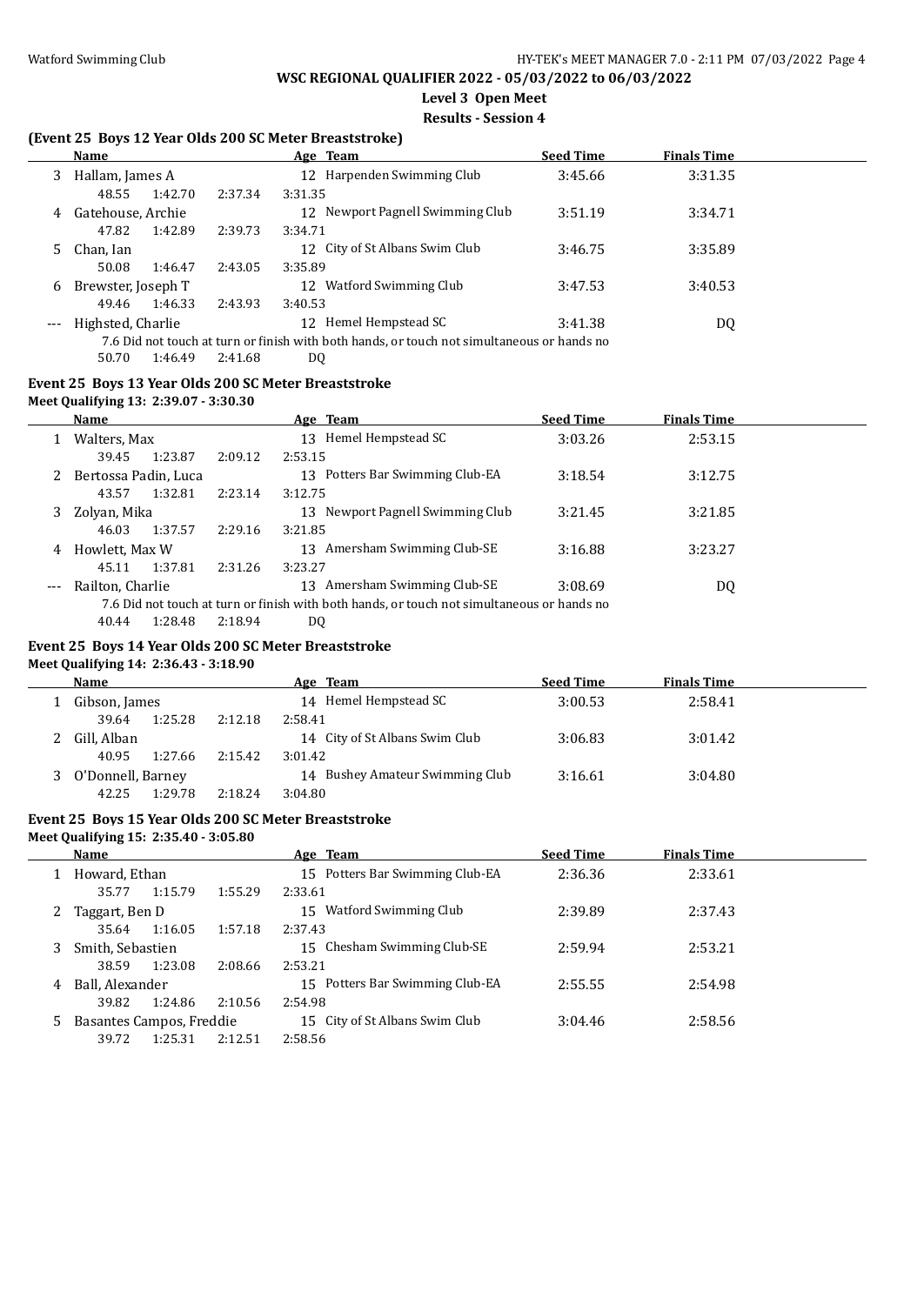## **WSC REGIONAL QUALIFIER 2022 - 05/03/2022 to 06/03/2022**

# **Level 3 Open Meet**

### **Results - Session 4**

#### **Event 25 Boys 16 & Over 200 SC Meter Breaststroke Meet Qualifying 16&O: 2:28.71 - 3:00.70**

|    | <b>Name</b>         |         | Age Team                        | <b>Seed Time</b> | <b>Finals Time</b> |  |
|----|---------------------|---------|---------------------------------|------------------|--------------------|--|
|    | 1 Lovelock, George  |         | 17 Hitchin Swimming Club-EA     | 2:35.89          | 2:33.33            |  |
|    | 1:12.54<br>33.46    | 1:53.00 | 2:33.33                         |                  |                    |  |
|    | Mead, Billy         |         | 17 Linslade Crusaders SC        | 2:42.77          | 2:37.63            |  |
|    | 33.39<br>1:12.94    | 1:55.01 | 2:37.63                         |                  |                    |  |
| 3. | Krasniqi, Arian J   |         | 16 Watford Swimming Club        | 2:38.90          | 2:37.72            |  |
|    | 34.87<br>1:15.42    | 1:56.48 | 2:37.72                         |                  |                    |  |
| 4  | Adams, Kai          |         | 16 Potters Bar Swimming Club-EA | 2:47.09          | 2:40.86            |  |
|    | 35.32<br>1:15.91    | 1:58.69 | 2:40.86                         |                  |                    |  |
| 5. | Presland, William   |         | 17 Bushey Amateur Swimming Club | 2:42.98          | 2:41.27            |  |
|    | 35.55<br>1:17.54    | 2:00.59 | 2:41.27                         |                  |                    |  |
| 6  | Buckley, William    |         | 16 Watford Swimming Club        | 2:46.88          | 2:44.17            |  |
|    | 36.09<br>1:18.38    | 2:01.49 | 2:44.17                         |                  |                    |  |
|    | Hooper, Thomas      |         | 17 City of St Albans Swim Club  | 2:44.98          | 2:46.64            |  |
|    | 35.89<br>1:18.27    | 2:02.68 | 2:46.64                         |                  |                    |  |
| 8  | Ventress, Charlie S |         | 16 Amersham Swimming Club-SE    | 2:47.78          | 2:47.83            |  |
|    | 37.06<br>1:19.84    | 2:03.81 | 2:47.83                         |                  |                    |  |
| 9. | Twyford, Alex       |         | 16 Bushey Amateur Swimming Club | 2:52.33          | 2:48.81            |  |
|    | 36.42<br>1:20.26    | 2:05.38 | 2:48.81                         |                  |                    |  |
| 10 | Soloman, Oliver     |         | 16 Tring Swimming Club-EA       | 2:48.10          | 2:49.12            |  |
|    | 37.26<br>1:19.50    | 2:03.80 | 2:49.12                         |                  |                    |  |
| 11 | Twining, Joshua     |         | 18 Verulam Swim Club-EA         | 2:58.68          | 2:58.29            |  |
|    | 40.69<br>1:26.59    | 2:13.77 | 2:58.29                         |                  |                    |  |

#### **Event 26 Girls 12 Year Olds 100 SC Meter Butterfly Meet Qualifying 12: 1:11.22 - 1:39.90**

| Name                                | Age Team                         | <b>Seed Time</b> | <b>Finals Time</b> |  |
|-------------------------------------|----------------------------------|------------------|--------------------|--|
| Boakes, Lottie<br>1:26.70<br>39.51  | 12 Newport Pagnell Swimming Club | 1:24.27          | 1:26.70            |  |
| Kapoor, Janvi<br>1:30.19<br>40.46   | 12 Hemel Hempstead SC            | 1:27.42          | 1:30.19            |  |
| Baylis, Tabitha<br>1:32.58<br>43.00 | 12 City of St Albans Swim Club   | 1:39.62          | 1:32.58            |  |

## **Event 26 Girls 13 Year Olds 100 SC Meter Butterfly**

**Meet Qualifying 13: 1:08.51 - 1:31.20**

|       | Name                                 |    | Age Team                                                                                                      | <b>Seed Time</b> | <b>Finals Time</b> |  |
|-------|--------------------------------------|----|---------------------------------------------------------------------------------------------------------------|------------------|--------------------|--|
| 1     | Wright, Olivia M<br>1:17.28<br>36.53 | 13 | Amersham Swimming Club-SE                                                                                     | 1:20.24          | 1:17.28            |  |
| 2     | Savage, Isabella<br>1:18.32<br>36.15 | 13 | Potters Bar Swimming Club-EA                                                                                  | 1:19.81          | 1:18.32            |  |
| 3     | Flitton, Amber<br>1:19.72<br>36.27   | 13 | Dunstable Swimming Club                                                                                       | 1:28.15          | 1:19.72            |  |
| 4     | Galloway, Ruthie<br>1:21.53<br>38.15 | 13 | Thame Swimming Club                                                                                           | 1:23.22          | 1:21.53            |  |
| 5.    | Tyson, Neve R<br>35.98<br>1:22.07    | 13 | Amersham Swimming Club-SE                                                                                     | 1:21.36          | 1:22.07            |  |
| 6     | Howlett, Ava N<br>1:22.17<br>37.54   | 13 | Amersham Swimming Club-SE                                                                                     | 1:21.89          | 1:22.17            |  |
| $---$ | Armstrong, Grace                     | 13 | Dunstable Swimming Club<br>8.3 Movements of the legs not simultaneous or alternating movement of legs or feet | 1:29.38          | DQ                 |  |

37.25 DQ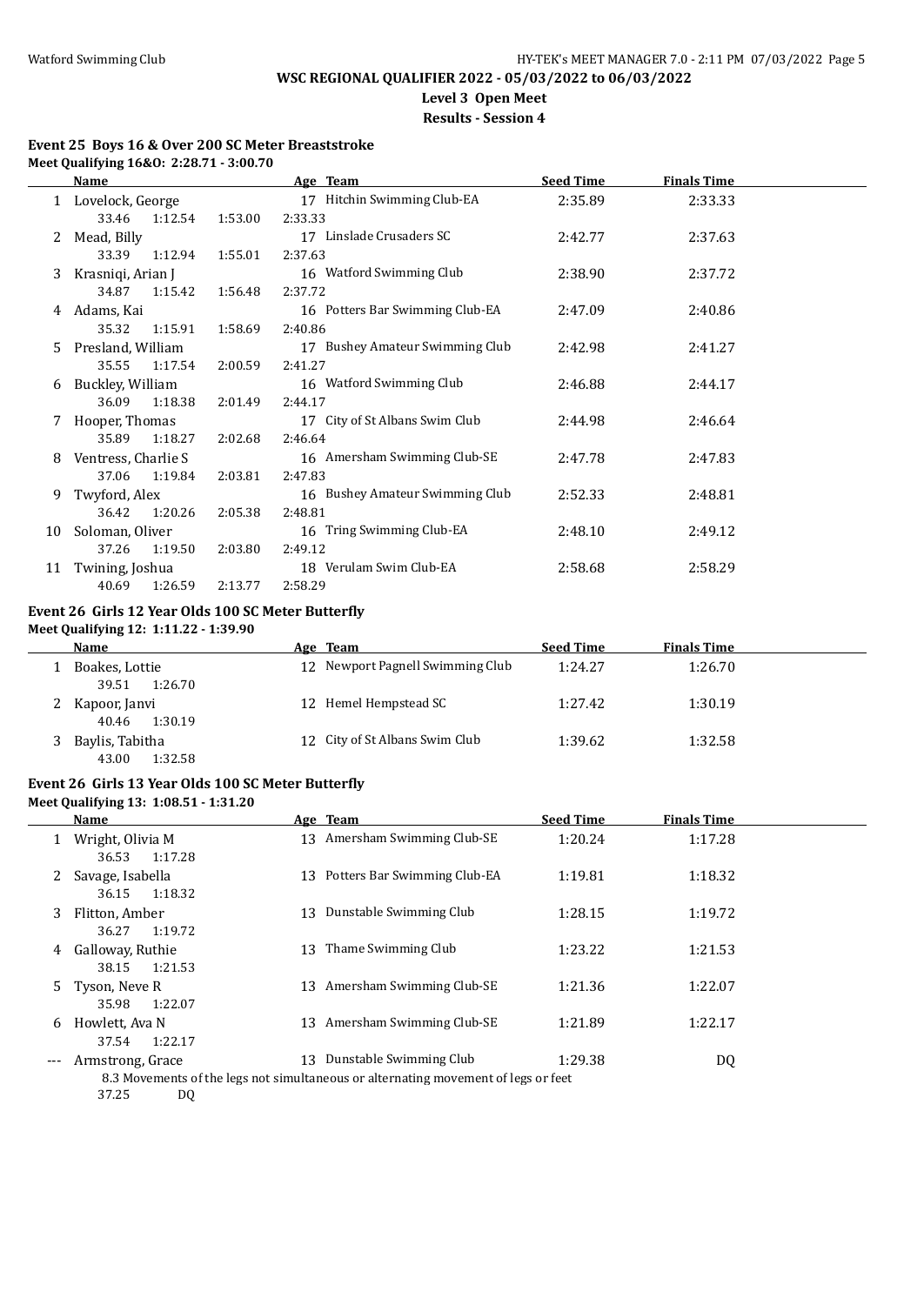**Level 3 Open Meet**

**Results - Session 4**

#### **Event 26 Girls 14 Year Olds 100 SC Meter Butterfly Meet Qualifying 14: 1:06.75 - 1:25.30**

|   | Name                                      |    | Age Team                          | <b>Seed Time</b> | <b>Finals Time</b> |  |
|---|-------------------------------------------|----|-----------------------------------|------------------|--------------------|--|
|   | Cross, Jemima<br>33.66<br>1:12.76         | 14 | Hitchin Swimming Club-EA          | 1:14.56          | 1:12.76            |  |
|   | Hamilton, Georgina<br>36.37<br>1:18.68    |    | 14 City of St Albans Swim Club    | 1:18.48          | 1:18.68            |  |
|   | Evans, Charlotte<br>37.88<br>1:20.62      |    | 14 Leighton Buzzard Swimming Club | 1:22.85          | 1:20.62            |  |
| 4 | Lazauskaite, Angelica<br>35.51<br>1:20.67 | 14 | Watford Swimming Club             | 1:21.31          | 1:20.67            |  |

### **Event 26 Girls 15 Year Olds 100 SC Meter Butterfly**

**Meet Qualifying 15: 1:05.09 - 1:23.90**

|       | Name                                 |     | Age Team                        | <b>Seed Time</b> | <b>Finals Time</b> |  |
|-------|--------------------------------------|-----|---------------------------------|------------------|--------------------|--|
|       | Shackell, Maya V<br>32.93<br>1:10.99 |     | 15 Watford Swimming Club        | 1:09.53          | 1:10.99            |  |
| 2     | Reid, Josie P<br>33.75<br>1:12.63    | 15. | Berkhamsted Swimming Club-EA    | 1:13.18          | 1:12.63            |  |
| 3     | Jones, Amelia<br>33.23<br>1:13.69    |     | 15 Amersham Swimming Club-SE    | 1:16.50          | 1:13.69            |  |
| 4     | Martin, Robyn                        | 15. | Chesham Swimming Club-SE        | 1:17.10          | 1:14.14            |  |
| 5     | 33.78<br>1:14.14<br>Shine, Autumn R  |     | 15 Potters Bar Swimming Club-EA | 1:18.79          | 1:18.39            |  |
| $---$ | 35.32<br>1:18.39<br>Daley, Victoria  | 15  | Watford Swimming Club           | 1:09.31          | X1:10.74           |  |
|       | 33.22<br>1:10.74                     |     |                                 |                  |                    |  |

## **Event 26 Girls 16 & Over 100 SC Meter Butterfly**

#### **Meet Qualifying 16&O: 1:04.43 - 1:20.80**

| Name               | Age Team                                                                                                                                                     | <b>Seed Time</b> | <b>Finals Time</b> |  |
|--------------------|--------------------------------------------------------------------------------------------------------------------------------------------------------------|------------------|--------------------|--|
| Stanley, Lucinda M | 18 Harpenden Swimming Club                                                                                                                                   | 1:10.63          | 1:11.41            |  |
| Boreham, Amy M     | Watford Swimming Club<br>16                                                                                                                                  | 1:09.55          | 1:11.53            |  |
| Heesom, Jess       | Potters Bar Swimming Club-EA<br>19                                                                                                                           | 1:07.93          | 1:12.08            |  |
| Thompson, Evie     | Hitchin Swimming Club-EA<br>17                                                                                                                               | 1:11.36          | 1:12.91            |  |
| White, Keely       | 16 Potters Bar Swimming Club-EA                                                                                                                              | 1:10.00          | 1:13.04            |  |
| Davis, Mia         | Dunstable Swimming Club<br>16                                                                                                                                | 1:13.94          | 1:13.22            |  |
| Toon, Isobel K     | Watford Swimming Club<br>17                                                                                                                                  | 1:13.79          | 1:14.22            |  |
| Mailey, Charlie    | Tring Swimming Club-EA<br>16                                                                                                                                 | 1:15.25          | 1:16.26            |  |
|                    | 1:11.41<br>33.69<br>33.18<br>1:11.53<br>32.50<br>1:12.08<br>1:12.91<br>33.51<br>33.28<br>1:13.04<br>34.31<br>1:13.22<br>1:14.22<br>34.28<br>1:16.26<br>34.74 |                  |                    |  |

**Meet Qualifying 11: 1:10.86 - 1:46.00**

| Name             | Age Team             | <b>Seed Time</b> | <b>Finals Time</b> |  |
|------------------|----------------------|------------------|--------------------|--|
| Fenwick, Tommy   | Verulam Swim Club-EA | 1:26.41          | 1:23.03            |  |
| 1:23.03<br>40.11 |                      |                  |                    |  |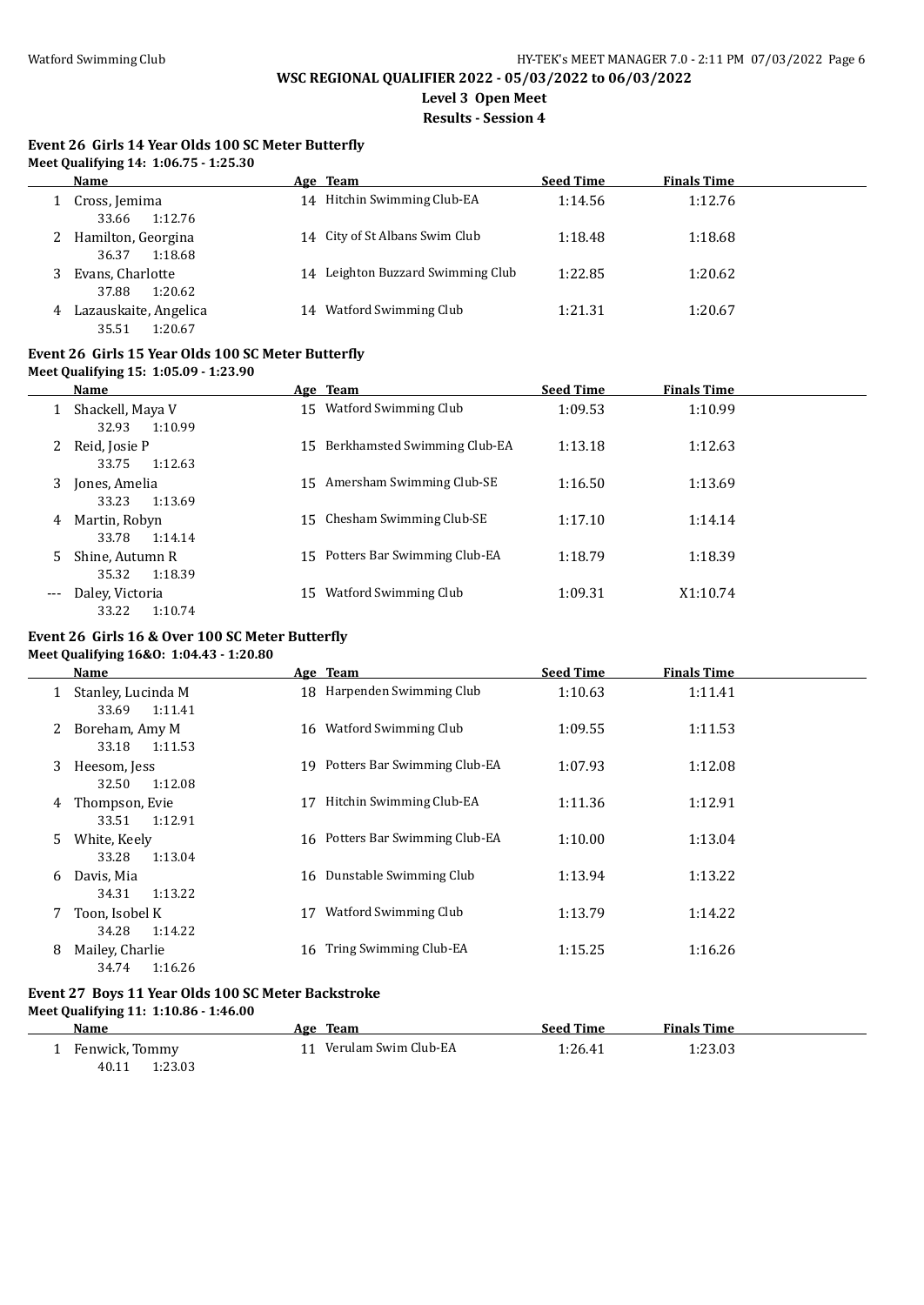**Level 3 Open Meet**

**Results - Session 4**

### **(Event 27 Boys 11 Year Olds 100 SC Meter Backstroke)**

| <b>Name</b>                                  | Age Team              | <b>Seed Time</b> | <b>Finals Time</b> |  |
|----------------------------------------------|-----------------------|------------------|--------------------|--|
| Calliafas, Constantine J<br>41.07<br>1:24.30 | Watford Swimming Club | 1:30.26          | 1:24.30            |  |
| Chen, Jacob<br>47.85<br>1:36.98              | Watford Swimming Club | 1:39.12          | 1:36.98            |  |

#### **Event 27 Boys 12 Year Olds 100 SC Meter Backstroke Meet Qualifying 12: 1:06.84 - 1:40.20**

|   | Name                                 |     | Age Team                         | <b>Seed Time</b> | <b>Finals Time</b> |  |
|---|--------------------------------------|-----|----------------------------------|------------------|--------------------|--|
|   | Higgs, Cameron<br>1:15.56<br>37.05   |     | 12 Newport Pagnell Swimming Club | 1:21.85          | 1:15.56            |  |
|   | Mowbray, Remy A<br>1:19.80<br>38.40  | 12. | Amersham Swimming Club-SE        | 1:18.01          | 1:19.80            |  |
| 3 | Hallam, James A<br>1:22.72<br>39.55  | 12. | Harpenden Swimming Club          | 1:27.66          | 1:22.72            |  |
| 4 | Taggart, Gabriel<br>1:28.62<br>43.64 | 12  | Watford Swimming Club            | 1:28.96          | 1:28.62            |  |
| 5 | Butler, Stewart<br>1:30.43<br>43.91  | 12  | Dunstable Swimming Club          | 1:32.94          | 1:30.43            |  |
| 6 | Prabhu, Anirudh<br>1:34.27<br>47.46  | 12  | Watford Swimming Club            | 1:37.18          | 1:34.27            |  |

## **Event 27 Boys 13 Year Olds 100 SC Meter Backstroke**

**Meet Qualifying 13: 1:05.70 - 1:29.70**

|   | Name                               |    | Age Team                         | <b>Seed Time</b> | <b>Finals Time</b> |
|---|------------------------------------|----|----------------------------------|------------------|--------------------|
|   | Robson, Louis<br>1:12.94<br>34.98  |    | 13 City of St Albans Swim Club   | 1:12.14          | 1:12.94            |
| 2 | Fenwick, Olly<br>1:13.33<br>35.63  |    | 13 Verulam Swim Club-EA          | 1:17.75          | 1:13.33            |
| 3 | Beer, Jack<br>37.70<br>1:15.85     | 13 | Linslade Crusaders SC            | 1:17.87          | 1:15.85            |
| 4 | Burnard, Luke<br>1:15.89<br>36.39  |    | 13 City of St Albans Swim Club   | 1:18.21          | 1:15.89            |
| 5 | Harris, Will J<br>1:18.87<br>38.11 | 13 | Watford Swimming Club            | 1:19.61          | 1:18.87            |
| 6 | Patel, Kabir<br>1:19.83<br>38.41   |    | 13 Potters Bar Swimming Club-EA  | 1:18.74          | 1:19.83            |
|   | Dick, Ethan<br>38.76<br>1:20.57    |    | 13 Newport Pagnell Swimming Club | 1:21.26          | 1:20.57            |
| 8 | Stott, Charlie<br>1:24.16<br>41.01 |    | 13 City of St Albans Swim Club   | 1:23.07          | 1:24.16            |

#### **Event 27 Boys 14 Year Olds 100 SC Meter Backstroke Meet Qualifying 14: 1:02.44 - 1:22.00**

|   | Name                               |    | Age Team                       | <b>Seed Time</b> | <b>Finals Time</b> |
|---|------------------------------------|----|--------------------------------|------------------|--------------------|
|   | May, Raffy W<br>32.87<br>1:06.49   | 14 | Watford Swimming Club          | 1:06.02          | 1:06.49            |
|   | Bosianu, Calin<br>33.13<br>1:08.11 | 14 | Hemel Hempstead SC             | 1:07.88          | 1:08.11            |
|   | Ingram, Ryan<br>33.97<br>1:09.75   | 14 | Hemel Hempstead SC             | 1:10.28          | 1:09.75            |
| 4 | Chaplin, Oscar<br>1:12.38<br>35.12 |    | 14 City of St Albans Swim Club | 1:16.18          | 1:12.38            |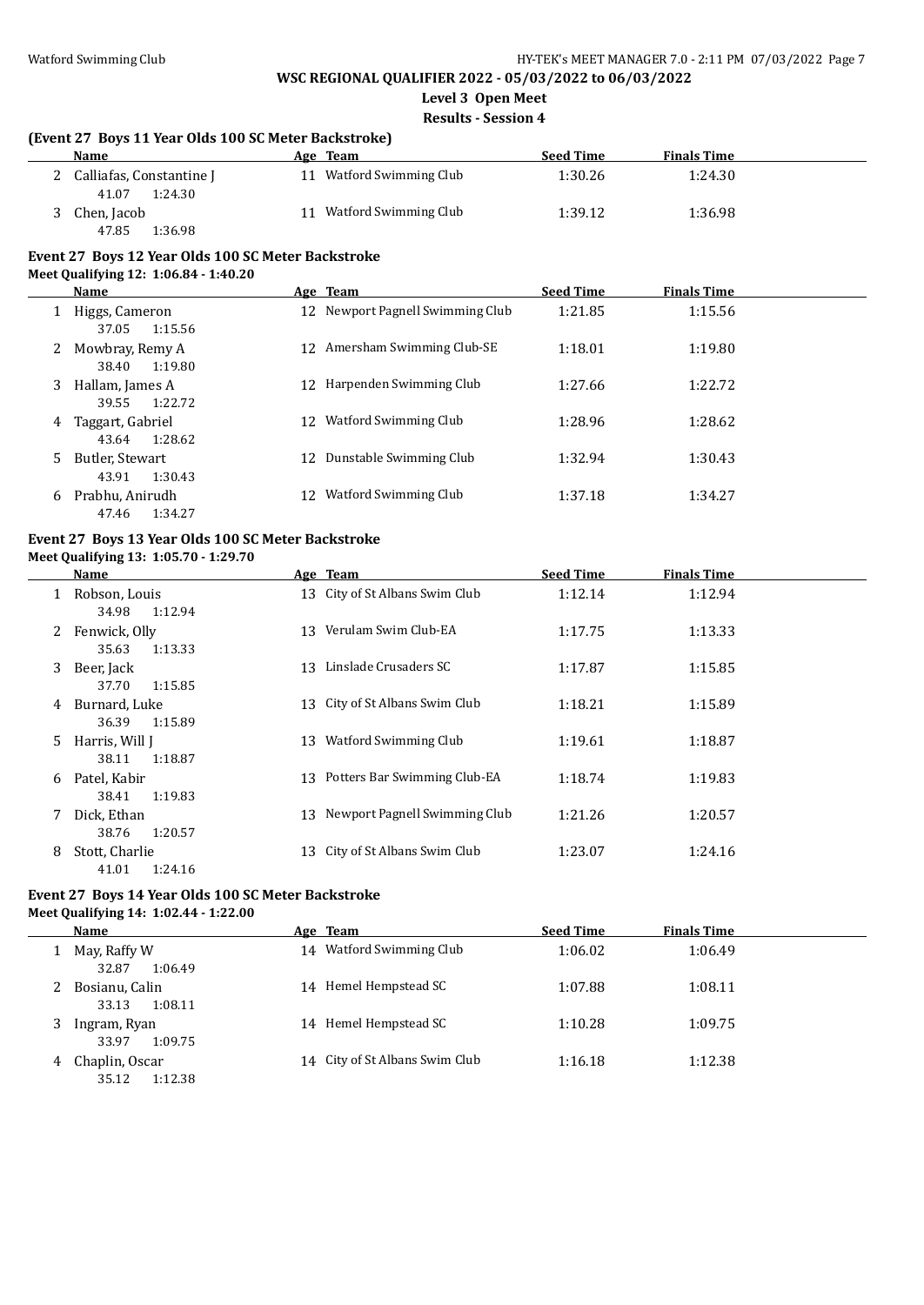**Level 3 Open Meet**

**Results - Session 4**

#### **(Event 27 Boys 14 Year Olds 100 SC Meter Backstroke)**

| <b>Name</b>        | Age Team                        | <b>Seed Time</b> | <b>Finals Time</b> |  |
|--------------------|---------------------------------|------------------|--------------------|--|
| O'Donnell, Barney  | 14 Bushey Amateur Swimming Club | 1:19.38          | 1:17.62            |  |
| 1:17.62<br>38.89   |                                 |                  |                    |  |
| Ronchetti, Jonny J | 14 Amersham Swimming Club-SE    | 1:20.24          | 1:18.11            |  |
| 37.87<br>1:18.11   |                                 |                  |                    |  |

#### **Event 27 Boys 15 Year Olds 100 SC Meter Backstroke Meet Qualifying 15: 1:00.22 - 1:18.50**

|    | Name                                |    | Age Team                         | <b>Seed Time</b> | <b>Finals Time</b> |  |
|----|-------------------------------------|----|----------------------------------|------------------|--------------------|--|
|    | Howard, Ethan<br>32.48<br>1:06.20   |    | 15 Potters Bar Swimming Club-EA  | 1:05.22          | 1:06.20            |  |
| 2  | Dick, Daniel<br>33.09<br>1:07.74    |    | 15 Newport Pagnell Swimming Club | 1:08.67          | 1:07.74            |  |
| 3  | Taggart, Ben D<br>34.51<br>1:10.42  |    | 15 Watford Swimming Club         | 1:10.35          | 1:10.42            |  |
| 4  | Butcher, Jordan<br>34.93<br>1:10.63 |    | 15 Amersham Swimming Club-SE     | 1:12.41          | 1:10.63            |  |
| 5. | Evans, Toby<br>35.05<br>1:10.89     | 15 | Leighton Buzzard Swimming Club   | 1:13.13          | 1:10.89            |  |
| 6  | Hutton, Oliver<br>1:10.96<br>34.28  |    | 15 Amersham Swimming Club-SE     | 1:11.31          | 1:10.96            |  |
|    | Mcnulty, Joseph<br>35.93<br>1:11.19 | 15 | Watford Swimming Club            | 1:18.12          | 1:11.19            |  |
| 8  | Batt, Eric A<br>34.85<br>1:11.36    | 15 | Berkhamsted Swimming Club-EA     | 1:11.98          | 1:11.36            |  |
| 9  | Hooper, George<br>34.15<br>1:11.37  | 15 | City of St Albans Swim Club      | 1:10.75          | 1:11.37            |  |
| 10 | McCall, Ethan<br>35.72<br>1:13.02   | 15 | Amersham Swimming Club-SE        | 1:17.66          | 1:13.02            |  |
| 11 | Bagot, Milo<br>37.85<br>1:16.82     | 15 | Amersham Swimming Club-SE        | 1:17.56          | 1:16.82            |  |

#### **Event 27 Boys 16 & Over 100 SC Meter Backstroke Meet Qualifying 16&O: 55.96 - 1:14.30**

|    | Name              |    | Age Team                        | <b>Seed Time</b> | <b>Finals Time</b> |  |
|----|-------------------|----|---------------------------------|------------------|--------------------|--|
|    | Flynn, Luke J     | 17 | Watford Swimming Club           | 1:02.60          | 59.40              |  |
|    | 28.74<br>59.40    |    |                                 |                  |                    |  |
|    | Woolven, Tristan  |    | 16 Amersham Swimming Club-SE    | 1:05.99          | 1:03.43            |  |
|    | 30.31<br>1:03.43  |    |                                 |                  |                    |  |
| 3. | Buckley, William  |    | 16 Watford Swimming Club        | 1:06.63          | 1:04.21            |  |
|    | 1:04.21<br>31.36  |    |                                 |                  |                    |  |
| 4  | Barnard, Jack     | 17 | Potters Bar Swimming Club-EA    | 1:05.17          | 1:04.95            |  |
|    | 31.53<br>1:04.95  |    |                                 |                  |                    |  |
| 5. | Moore, Jake       |    | 16 Potters Bar Swimming Club-EA | 1:04.62          | 1:05.58            |  |
|    | 1:05.58<br>31.76  |    |                                 |                  |                    |  |
| 6  | Guest, Finley A   |    | 16 Watford Swimming Club        | 1:04.63          | 1:05.74            |  |
|    | 1:05.74<br>31.82  |    |                                 |                  |                    |  |
|    | Presland, William | 17 | Bushey Amateur Swimming Club    | 1:05.82          | 1:06.48            |  |
|    |                   |    |                                 |                  |                    |  |
|    | 32.54<br>1:06.48  |    |                                 |                  |                    |  |
| 8  | Martell, Luke     |    | 16 Potters Bar Swimming Club-EA | 1:11.57          | 1:08.32            |  |
|    | 1:08.32<br>33.31  |    |                                 |                  |                    |  |
| 9. | Jivram, Romir P   | 17 | Watford Swimming Club           | 1:11.76          | 1:12.31            |  |
|    | 1:12.31<br>34.43  |    |                                 |                  |                    |  |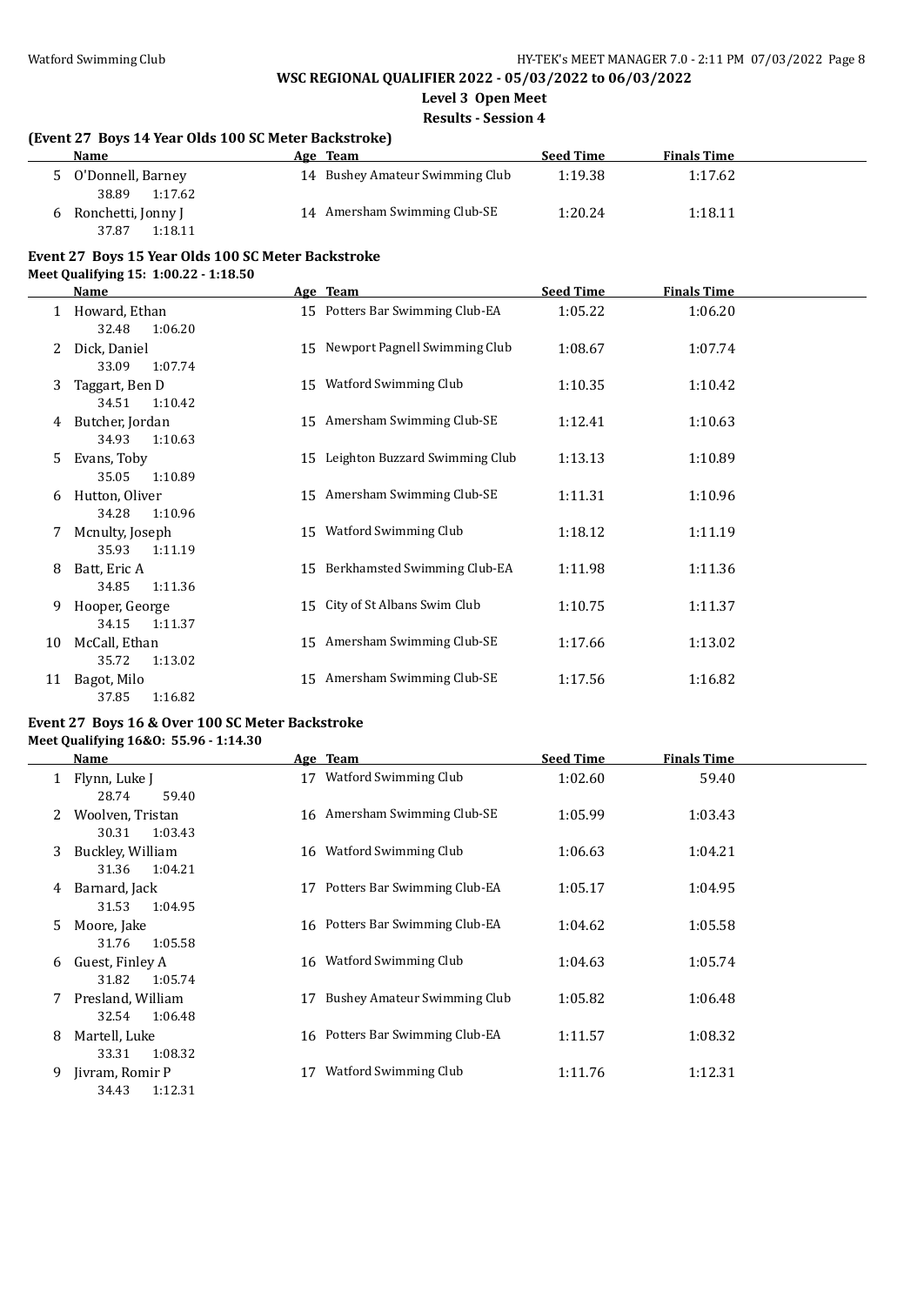**Level 3 Open Meet**

**Results - Session 4**

|    | (Event 27 Boys 16 & Over 100 SC Meter Backstroke)                                            |         |                                   |                  |                    |  |
|----|----------------------------------------------------------------------------------------------|---------|-----------------------------------|------------------|--------------------|--|
|    | <b>Name</b>                                                                                  |         | Age Team                          | <b>Seed Time</b> | <b>Finals Time</b> |  |
|    | 10 Sutton, Joe W<br>35.69<br>1:14.24                                                         |         | 17 Watford Swimming Club          | 1:13.29          | 1:14.24            |  |
|    | Event 28 Girls 12 Year Olds 200 SC Meter Backstroke<br>Meet Qualifying 12: 2:28.08 - 3:26.70 |         |                                   |                  |                    |  |
|    | <b>Name</b>                                                                                  |         | Age Team                          | <b>Seed Time</b> | <b>Finals Time</b> |  |
|    | 1 Hayes, Scarlett                                                                            |         | 12 Amersham Swimming Club-SE      | 2:58.84          | 2:49.10            |  |
|    | 40.02<br>1:23.11                                                                             | 2:07.47 | 2:49.10                           |                  |                    |  |
|    | Butterworth, Evie R                                                                          |         | 12 Tring Swimming Club-EA         | 3:06.35          | 2:51.34            |  |
|    | 42.11<br>1:26.25                                                                             | 2:09.79 | 2:51.34                           |                  |                    |  |
|    | --- Jansen, Olivia                                                                           |         | 12 Amersham Swimming Club-SE      | 3:06.63          | X2:59.45           |  |
|    | 41.07<br>1:27.20                                                                             | 2:14.09 | 2:59.45                           |                  |                    |  |
|    | Event 28 Girls 13 Year Olds 200 SC Meter Backstroke                                          |         |                                   |                  |                    |  |
|    | Meet Qualifying 13: 2:24.66 - 3:09.30                                                        |         |                                   |                  |                    |  |
|    | Name                                                                                         |         | Age Team                          | <b>Seed Time</b> | <b>Finals Time</b> |  |
|    | 1 Jones, Olivia B                                                                            |         | 13 Amersham Swimming Club-SE      | 2:49.34          | 2:43.92            |  |
|    | 37.72<br>1:20.01                                                                             | 2:03.23 | 2:43.92                           |                  |                    |  |
|    | 2 Yates, Imogen                                                                              |         | 13 Amersham Swimming Club-SE      | 2:56.84          | 2:46.40            |  |
|    | 39.63<br>1:22.94                                                                             | 2:06.47 | 2:46.40                           |                  |                    |  |
| 3  | Oakes, Jos                                                                                   |         | 13 Leighton Buzzard Swimming Club | 2:50.18          | 2:46.76            |  |
|    | 40.15<br>1:22.63                                                                             | 2:05.35 | 2:46.76                           |                  |                    |  |
|    | 4 Dagdelen, Melike                                                                           |         | 13 Leighton Buzzard Swimming Club | 2:50.73          | 2:47.34            |  |
|    | 39.97<br>1:23.39                                                                             | 2:06.85 | 2:47.34                           |                  |                    |  |
| 5. | Randall, Caelia M                                                                            |         | 13 Watford Swimming Club          | 2:52.27          | 2:49.77            |  |
|    | 41.83<br>1:24.68                                                                             | 2:08.14 | 2:49.77                           |                  |                    |  |
|    | 6 Reader, Megan                                                                              |         | 13 Watford Swimming Club          | 3:02.60          | 2:55.72            |  |
|    | 42.12<br>1:27.26                                                                             | 2:12.49 | 2:55.72                           |                  |                    |  |
|    | 7 Morgan, Sophie                                                                             |         | 13 Amersham Swimming Club-SE      | 3:06.12          | 2:57.62            |  |
|    | 42.33<br>1:29.04                                                                             | 2:16.02 | 2:57.62                           |                  |                    |  |
|    | --- Whiting, Libby                                                                           |         | 13 Linslade Crusaders SC          | 2:50.57          | X2:43.03           |  |
|    | 37.31<br>1:18.82                                                                             | 2:01.77 | 2:43.03                           |                  |                    |  |
|    | Event 28 Girls 14 Year Olds 200 SC Meter Backstroke                                          |         |                                   |                  |                    |  |
|    | Meet Qualifying 14: 2:20.13 - 3:04.20                                                        |         |                                   |                  |                    |  |
|    | Name                                                                                         |         | Age Team                          | <b>Seed Time</b> | <b>Finals Time</b> |  |
|    | 1 Lovelock, Hannah                                                                           |         | 14 Hitchin Swimming Club-EA       | 2:41.11          | 2:39.23            |  |
|    | 38.04<br>1:18.34                                                                             | 1:59.24 | 2:39.23                           |                  |                    |  |
|    | 2. Goose Amelie                                                                              |         | 14 City of St Albans Swim Club    | 2.5327           | 2.5159             |  |

|       | .                                                             | .       |         |                                |         |                |  |  |  |
|-------|---------------------------------------------------------------|---------|---------|--------------------------------|---------|----------------|--|--|--|
|       | Goose, Amelie                                                 |         |         | 14 City of St Albans Swim Club | 2:53.27 | 2:51.59        |  |  |  |
|       | 40.39                                                         | 1:24.10 | 2:08.86 | 2:51.59                        |         |                |  |  |  |
|       | Wenn, Rosie                                                   |         |         | 14 City of St Albans Swim Club | 2:55.02 | 2:54.25        |  |  |  |
|       | 41.61                                                         | 1:26.46 | 2:10.77 | 2:54.25                        |         |                |  |  |  |
| $---$ | Cave, Erin                                                    |         |         | 14 Tring Swimming Club-EA      | 2:48.29 | D <sub>0</sub> |  |  |  |
|       | 6.2 Left position on the back (other than to initiate a turn) |         |         |                                |         |                |  |  |  |
|       | 36.51                                                         | 1:17.63 | 2:00.55 | DO                             |         |                |  |  |  |

#### **Event 28 Girls 15 Year Olds 200 SC Meter Backstroke**

**Meet Qualifying 15: 2:18.85 - 2:58.80**

| Name               |         | Age Team                    | <b>Seed Time</b> | <b>Finals Time</b> |  |
|--------------------|---------|-----------------------------|------------------|--------------------|--|
| Medlicott, Jessica |         | 15 Dunstable Swimming Club  | 2:36.35          | 2:33.03            |  |
| 35.33<br>1:14.82   | 1:55.24 | 2:33.03                     |                  |                    |  |
| Lovelace, Isabelle |         | 15 Chesham Swimming Club-SE | 2:37.65          | 2:34.33            |  |
| 37.27<br>1:16.40   | 1:55.26 | 2:34.33                     |                  |                    |  |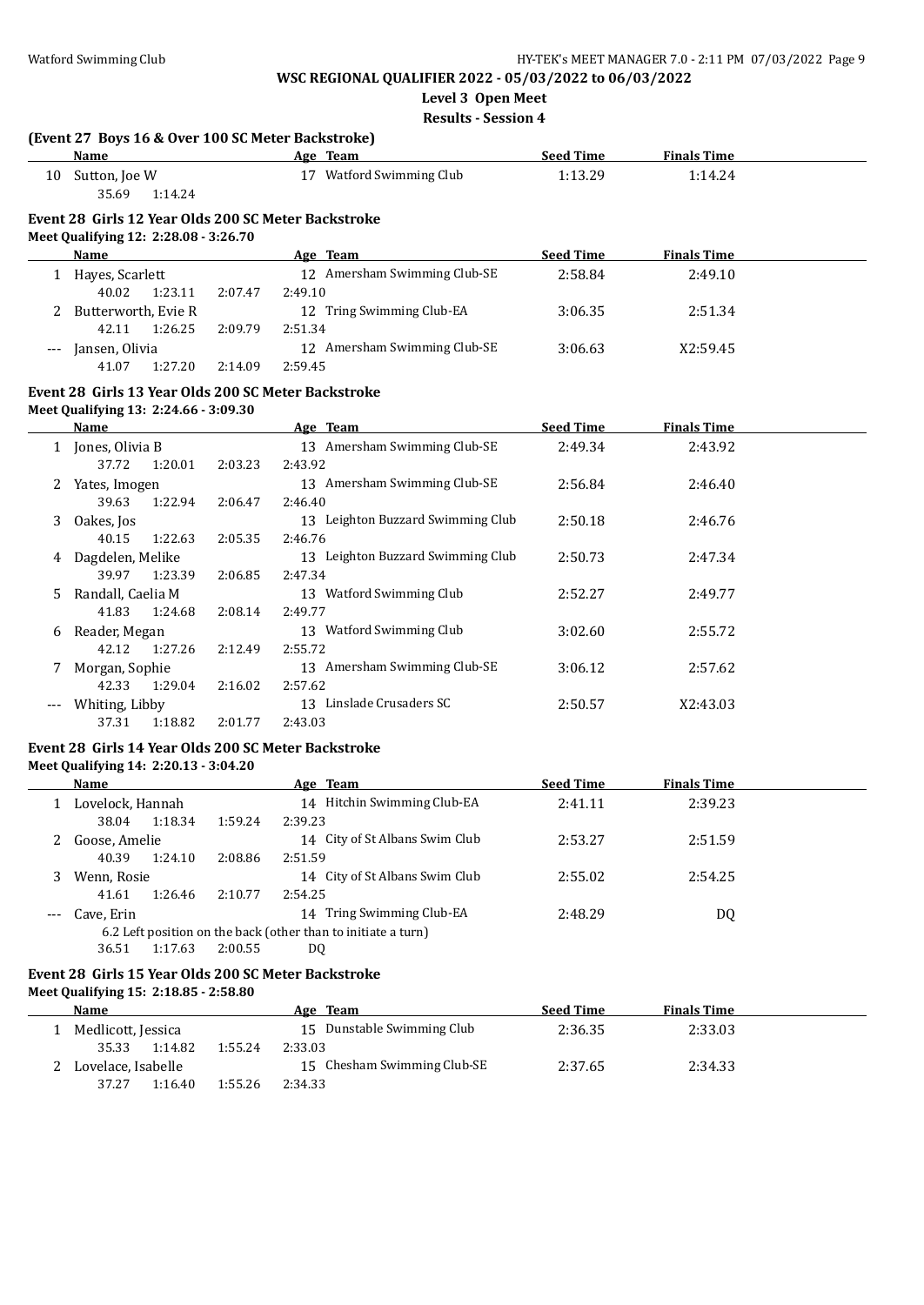$\overline{\phantom{a}}$ 

## **WSC REGIONAL QUALIFIER 2022 - 05/03/2022 to 06/03/2022**

## **Level 3 Open Meet**

### **Results - Session 4**

### **(Event 28 Girls 15 Year Olds 200 SC Meter Backstroke)**

|    | Name              |         |         | Age Team                         | <b>Seed Time</b> | <b>Finals Time</b> |  |
|----|-------------------|---------|---------|----------------------------------|------------------|--------------------|--|
| 3  | Harper, Amy       |         |         | 15 Watford Swimming Club         | 2:33.16          | 2:37.36            |  |
|    | 37.65             | 1:17.57 | 1:57.89 | 2:37.36                          |                  |                    |  |
| 4  | Slade, Morgan     |         |         | 15 Tring Swimming Club-EA        | 2:45.49          | 2:38.90            |  |
|    | 37.89             | 1:17.78 | 1:58.36 | 2:38.90                          |                  |                    |  |
| 5. | Williams, Talia   |         |         | 15 Tring Swimming Club-EA        | 2:47.42          | 2:38.94            |  |
|    | 35.97             | 1:16.23 | 1:58.08 | 2:38.94                          |                  |                    |  |
| 6  | Davis, Jennifer   |         |         | 15 Dunstable Swimming Club       | 2:38.19          | 2:39.60            |  |
|    | 38.01             | 1:18.97 | 2:00.50 | 2:39.60                          |                  |                    |  |
| Z. | Foster, Clara     |         |         | 15 Linslade Crusaders SC         | 2:35.83          | 2:39.79            |  |
|    | 36.82             | 1:16.99 | 1:58.58 | 2:39.79                          |                  |                    |  |
| 8  | Jones, Esme R     |         |         | 15 Amersham Swimming Club-SE     | 2:42.31          | 2:40.11            |  |
|    | 38.04             | 1:18.37 | 2:00.00 | 2:40.11                          |                  |                    |  |
| 9  | Hamer, Bethany    |         |         | 15 Linslade Crusaders SC         | 2:34.15          | 2:41.43            |  |
|    | 37.27             | 1:17.66 | 2:00.17 | 2:41.43                          |                  |                    |  |
| 10 | Bradley, Sophie   |         |         | 15 Tring Swimming Club-EA        | 2:47.33          | 2:43.19            |  |
|    | 38.23             | 1:19.67 | 2:01.85 | 2:43.19                          |                  |                    |  |
| 11 | Kilby, Louisa     |         |         | 15 Newport Pagnell Swimming Club | 2:48.61          | 2:47.41            |  |
|    | 37.95             | 1:20.48 | 2:04.92 | 2:47.41                          |                  |                    |  |
| 12 | Palmer, Loralie B |         |         | 15 Watford Swimming Club         | 2:58.45          | 2:48.71            |  |
|    | 39.93             | 1:22.98 | 2:06.67 | 2:48.71                          |                  |                    |  |

#### **Event 28 Girls 16 & Over 200 SC Meter Backstroke Meet Qualifying 16&O: 2:17.40 - 2:56.40**

|     | Name                     |         | Age Team                                                                                  | <b>Seed Time</b> | <b>Finals Time</b> |  |
|-----|--------------------------|---------|-------------------------------------------------------------------------------------------|------------------|--------------------|--|
|     | Kefford, Jessica         |         | 18 Dunstable Swimming Club                                                                | 2:26.80          | 2:30.72            |  |
|     | 1:12.42<br>34.57         | 1:51.49 | 2:30.72                                                                                   |                  |                    |  |
|     | Hine, Caitlin S          |         | Watford Swimming Club<br>19                                                               | 2:34.33          | 2:34.27            |  |
|     | 1:16.50<br>36.82         | 1:56.09 | 2:34.27                                                                                   |                  |                    |  |
| 3   | 0'Meara, Niamh C         |         | Watford Swimming Club<br>16                                                               | 2:30.89          | 2:34.80            |  |
|     | 1:16.15<br>36.29         | 1:55.97 | 2:34.80                                                                                   |                  |                    |  |
| 4   | Heesom, Jess             |         | 19 Potters Bar Swimming Club-EA                                                           | 2:31.47          | 2:37.18            |  |
|     | 1:16.33<br>36.69         | 1:57.41 | 2:37.18                                                                                   |                  |                    |  |
| 5   | Ferguson, Laura          |         | 16 Amersham Swimming Club-SE                                                              | 2:35.75          | 2:38.59            |  |
|     | 1:15.85<br>36.07         | 1:57.58 | 2:38.59                                                                                   |                  |                    |  |
| 6   | Cawley, Grace L          |         | Watford Swimming Club<br>16                                                               | 2:34.19          | 2:40.65            |  |
|     | 1:18.29<br>37.58         | 1:59.83 | 2:40.65                                                                                   |                  |                    |  |
|     | Coster, Lara A           |         | 16 Berkhamsted Swimming Club-EA                                                           | 2:50.17          | 2:48.28            |  |
|     | 1:22.05<br>38.52         | 2:06.52 | 2:48.28                                                                                   |                  |                    |  |
| --- | Wojcik-Jardzioch, Oksana |         | 16 Verulam Swim Club-EA                                                                   | 2:35.07          | DQ                 |  |
|     |                          |         | 6.4 More than one single or double simultaneous arm pull used to initiate the turn or not |                  |                    |  |
|     | 1:14.39<br>36.41         | 1:53.99 | DQ                                                                                        |                  |                    |  |

### **Event 29 Boys 10 Year Olds 50 SC Meter Breaststroke**

#### **Meet Qualifying 10: 41.01 - 58.00**

|                                                                                          | Name                     |  | Age Team                       | <b>Seed Time</b> | <b>Finals Time</b> |  |  |  |
|------------------------------------------------------------------------------------------|--------------------------|--|--------------------------------|------------------|--------------------|--|--|--|
|                                                                                          | Robson, Rilev            |  | 10 City of St Albans Swim Club | 54.87            | 55.01              |  |  |  |
| Event 29 Boys 11 Year Olds 50 SC Meter Breaststroke<br>Meet Qualifying 11: 36.91 - 53.60 |                          |  |                                |                  |                    |  |  |  |
|                                                                                          | Name                     |  | Age Team                       | <b>Seed Time</b> | <b>Finals Time</b> |  |  |  |
|                                                                                          | Cheng, Ki                |  | 11 City of St Albans Swim Club | 42.67            | 43.38              |  |  |  |
|                                                                                          | Calliafas, Constantine J |  | Watford Swimming Club          | 51.67            | 49.00              |  |  |  |
|                                                                                          | Beard, Eddie             |  | Verulam Swim Club-EA           | 51.00            | 49.12              |  |  |  |
|                                                                                          |                          |  |                                |                  |                    |  |  |  |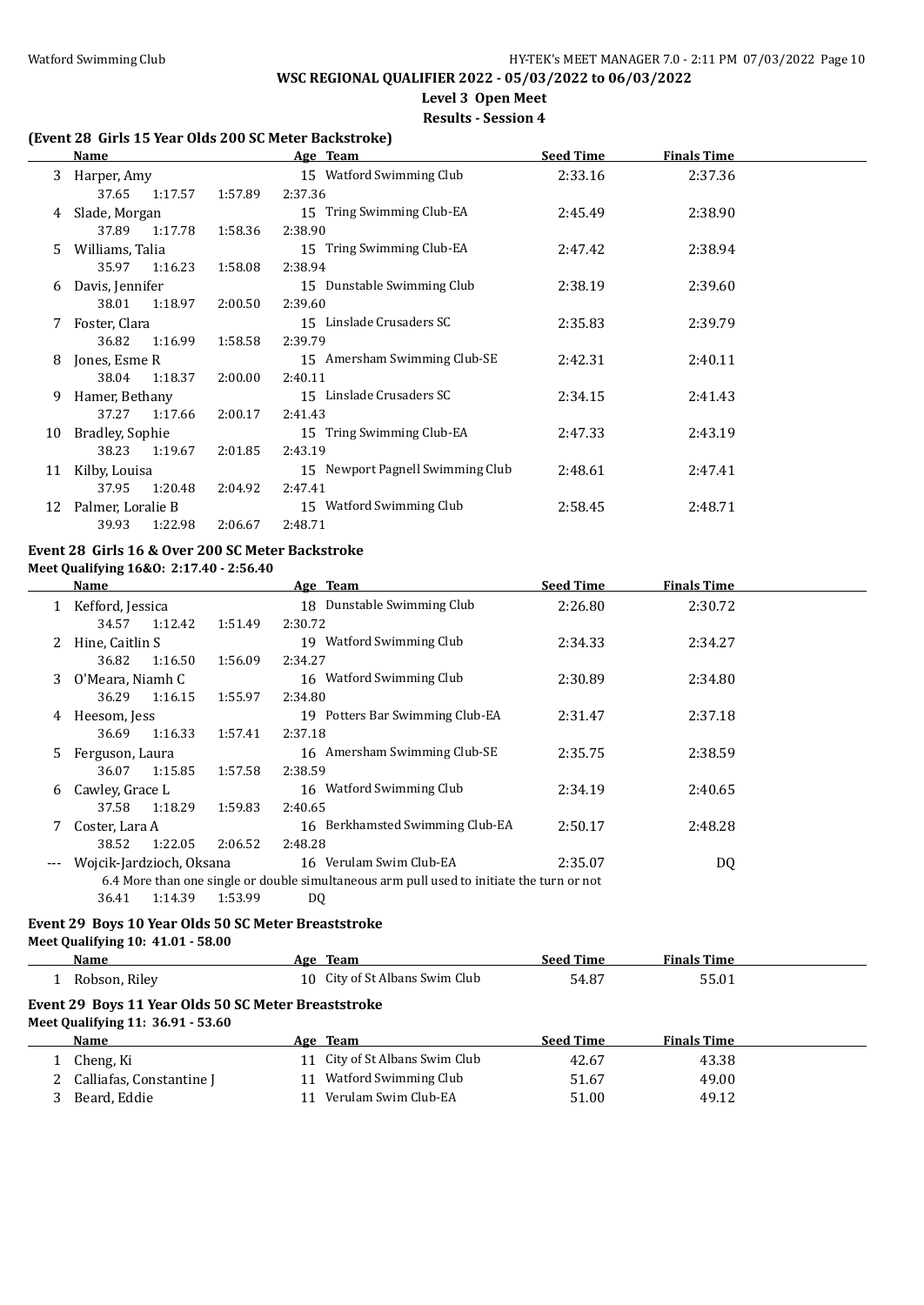**Level 3 Open Meet**

**Results - Session 4**

## **(Event 29 Boys 11 Year Olds 50 SC Meter Breaststroke)**

|    | Name                                                                                     |    | Age Team                         | <b>Seed Time</b> | <b>Finals Time</b> |  |
|----|------------------------------------------------------------------------------------------|----|----------------------------------|------------------|--------------------|--|
| 4  | Chen, Jacob                                                                              |    | 11 Watford Swimming Club         | 52.06            | 49.68              |  |
| 5. | Lancaster, Frederick                                                                     |    | 11 Newport Pagnell Swimming Club | 53.34            | 50.54              |  |
|    | Event 29 Boys 12 Year Olds 50 SC Meter Breaststroke<br>Meet Qualifying 12: 34.61 - 50.90 |    |                                  |                  |                    |  |
|    | Name                                                                                     |    | Age Team                         | <b>Seed Time</b> | <b>Finals Time</b> |  |
| 1  | Martin, Arthur                                                                           |    | 12 Chesham Swimming Club-SE      | 46.06            | 42.08              |  |
| 2  | Rogers, William                                                                          | 12 | Hemel Hempstead SC               | 45.42            | 43.52              |  |
| 3  | Northey, Lucas                                                                           | 12 | Leighton Buzzard Swimming Club   | 46.67            | 44.97              |  |
| 4  | Hallam, James A                                                                          | 12 | Harpenden Swimming Club          | 45.63            | 45.25              |  |
| 5  | Higgs, Cameron                                                                           | 12 | Newport Pagnell Swimming Club    | 50.66            | 45.85              |  |
| 6  | Highsted, Charlie                                                                        | 12 | Hemel Hempstead SC               | 44.87            | 46.31              |  |
| 7  | Mowbray, Remy A                                                                          | 12 | Amersham Swimming Club-SE        | 46.65            | 46.53              |  |
| 8  | Chan, Ian                                                                                | 12 | City of St Albans Swim Club      | 46.16            | 46.95              |  |
| 9  | Gatehouse, Archie                                                                        | 12 | Newport Pagnell Swimming Club    | 50.06            | 47.08              |  |
| 10 | Prabhu, Anirudh                                                                          | 12 | Watford Swimming Club            | 48.71            | 47.75              |  |
| 11 | Lyons, Will G                                                                            | 12 | Watford Swimming Club            | 49.54            | 48.22              |  |
| 12 | Franklin, Will                                                                           | 12 | Berkhamsted Swimming Club-EA     | 49.18            | 49.72              |  |
|    | Event 29 Boys 13 Year Olds 50 SC Meter Breaststroke<br>Meet Qualifying 13: 33.01 - 44.60 |    |                                  |                  |                    |  |
|    | Name                                                                                     |    | Age Team                         | <b>Seed Time</b> | <b>Finals Time</b> |  |
| 1  | Chan, Karson                                                                             | 13 | Verulam Swim Club-EA             | 42.07            | 37.08              |  |
| 2  | Walters, Max                                                                             | 13 | Hemel Hempstead SC               | 38.93            | 37.19              |  |
| 3  | Railton, Charlie                                                                         | 13 | Amersham Swimming Club-SE        | 39.61            | 38.70              |  |
| 4  | Beer, Jack                                                                               | 13 | Linslade Crusaders SC            | 40.67            | 39.56              |  |
| 5  | Gill, Ramsey                                                                             | 13 | City of St Albans Swim Club      | 42.91            | 41.16              |  |
| 6  | Bertossa Padin, Luca                                                                     | 13 | Potters Bar Swimming Club-EA     | 43.77            | 41.89              |  |
| 7  | Zolyan, Mika                                                                             | 13 | Newport Pagnell Swimming Club    | 43.22            | 42.13              |  |
| 8  | Harris, Will J                                                                           | 13 | Watford Swimming Club            | 42.22            | 42.68              |  |
| 9  | Patel, Kabir                                                                             | 13 | Potters Bar Swimming Club-EA     | 43.18            | 42.73              |  |

### **Event 29 Boys 14 Year Olds 50 SC Meter Breaststroke Meet Qualifying 14: 32.01 - 40.70**

| меет бичний та |  |  |
|----------------|--|--|
|                |  |  |

|    | Name            | Age Team                       | <b>Seed Time</b> | <b>Finals Time</b> |
|----|-----------------|--------------------------------|------------------|--------------------|
|    | Bosianu, Calin  | 14 Hemel Hempstead SC          | 34.29            | 34.35              |
|    | 2 May, Raffy W  | 14 Watford Swimming Club       | 34.99            | 35.23              |
|    | Chaplin, Oscar  | 14 City of St Albans Swim Club | 36.17            | 36.76              |
| 4  | Gibson, James   | 14 Hemel Hempstead SC          | 37.70            | 36.81              |
| 5. | Traill. Cameron | 14 Amersham Swimming Club-SE   | 38.71            | 37.92              |
| 6  | Tang, Nathan K  | 14 Harpenden Swimming Club     | 40.13            | 38.55              |
|    | Gill, Alban     | 14 City of St Albans Swim Club | 40.03            | 39.55              |

10 Howlett, Max W 13 Amersham Swimming Club-SE 44.14 43.65

#### **Event 29 Boys 15 Year Olds 50 SC Meter Breaststroke Meet Qualifying 15: 31.41 - 39.40**

| <b>Name</b>     | Age Team                          | <b>Seed Time</b> | <b>Finals Time</b> |
|-----------------|-----------------------------------|------------------|--------------------|
| Taggart, Ben D  | 15 Watford Swimming Club          | 33.28            | 34.11              |
| Howard, Ethan   | 15 Potters Bar Swimming Club-EA   | 34.01            | 34.68              |
| Ball, George    | 15 Hemel Hempstead SC             | 34.86            | 35.16              |
| Ball, Alexander | 15 Potters Bar Swimming Club-EA   | 36.67            | 36.02              |
| Northey, Toby   | 15 Leighton Buzzard Swimming Club | 37.00            | 36.08              |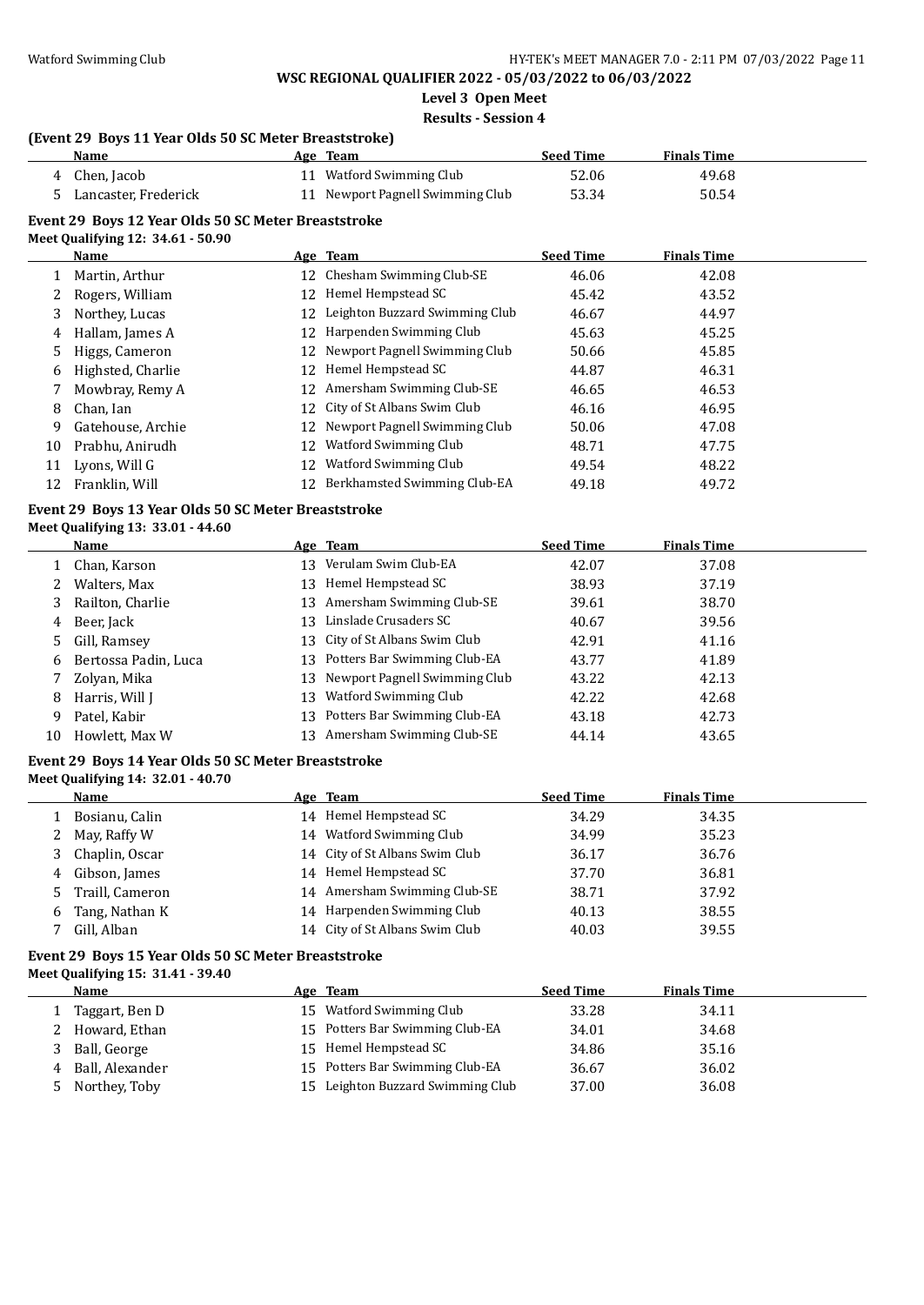**Level 3 Open Meet**

#### **Results - Session 4**

#### **(Event 29 Boys 15 Year Olds 50 SC Meter Breaststroke)**

| <b>Name</b>              | Age Team                       | <b>Seed Time</b> | <b>Finals Time</b> |
|--------------------------|--------------------------------|------------------|--------------------|
| 6 Smith, Sebastien       | 15 Chesham Swimming Club-SE    | 37.04            | 36.69              |
| Basantes Campos, Freddie | 15 City of St Albans Swim Club | 37.39            | 37.53              |
| Maher, Thomas            | 15 City of St Albans Swim Club | 38.63            | 38.49              |

### **Event 29 Boys 16 & Over 50 SC Meter Breaststroke**

#### **Meet Qualifying 16&O: 27.01 - 39.40**

|    | <b>Name</b>         | <b>Age</b> | <b>Team</b>                         | <b>Seed Time</b> | <b>Finals Time</b> |
|----|---------------------|------------|-------------------------------------|------------------|--------------------|
| 1  | Shayler, Lewis W    | 19         | Watford Swimming Club               | 28.50            | 29.12              |
| 2  | Flynn, Luke J       | 17         | Watford Swimming Club               | 30.59            | 29.99              |
| 3  | Mead, Sam           | 20         | Linslade Crusaders SC               | 30.50            | 31.06              |
| 4  | Holliss, Daniel     | 16         | City of St Albans Swim Club         | 31.69            | 31.44              |
| 5  | Mead, Billy         | 17         | Linslade Crusaders SC               | 31.93            | 32.22              |
| 6  | Moore, Jake         | 16         | Potters Bar Swimming Club-EA        | 32.96            | 32.70              |
| 7  | Presland, William   | 17         | <b>Bushey Amateur Swimming Club</b> | 34.78            | 32.80              |
| 8  | Taverner, Charlie   | 17         | <b>Bushey Amateur Swimming Club</b> | 32.13            | 32.90              |
| 9  | Twyford, Alex       | 16         | <b>Bushey Amateur Swimming Club</b> | 32.79            | 32.94              |
| 10 | Krasniqi, Arian J   | 16         | Watford Swimming Club               | 33.24            | 33.03              |
| 11 | Lovelock, George    | 17         | Hitchin Swimming Club-EA            | 32.58            | 33.24              |
| 12 | Buckley, William    | 16         | Watford Swimming Club               | 33.80            | 33.60              |
| 13 | Woolven, Tristan    | 16         | Amersham Swimming Club-SE           | 35.02            | 33.66              |
| 14 | Renton, James       | 16         | Potters Bar Swimming Club-EA        | 33.85            | 33.90              |
| 15 | Patrick, Jack       | 16         | Potters Bar Swimming Club-EA        | 35.29            | 34.70              |
| 16 | Ventress, Charlie S | 16         | Amersham Swimming Club-SE           | 34.62            | 34.89              |
| 17 | Hooper, Thomas      | 17         | City of St Albans Swim Club         | 34.84            | 34.90              |
| 18 | Soloman, Oliver     | 16         | Tring Swimming Club-EA              | 35.11            | 35.20              |
| 19 | Guest, Finley A     | 16         | Watford Swimming Club               | 34.94            | 35.37              |
| 20 | Jivram, Romir P     | 17         | Watford Swimming Club               | 36.50            | 35.77              |
| 21 | Martell, Luke       | 16         | Potters Bar Swimming Club-EA        | 38.53            | 38.06              |
| 22 | Imondi, Luca A      | 16         | Harpenden Swimming Club             | 38.38            | 39.22              |
| 23 | Twining, Joshua     | 18         | Verulam Swim Club-EA                | 39.36            | 39.35              |

#### **Event 30 Girls 10 Year Olds 50 SC Meter Freestyle Meet Qualifying 10: 32.11 - 47.10**

| Name               | Age Team                       | Seed Time | <b>Finals Time</b> |  |
|--------------------|--------------------------------|-----------|--------------------|--|
| Cowie, Isabelle G  | 10 Watford Swimming Club       | 38.49     | 39.35              |  |
| Stewart, Charlotte | 10 City of St Albans Swim Club | 46.85     | 41.05              |  |

#### **Event 30 Girls 11 Year Olds 50 SC Meter Freestyle Meet Qualifying 11: 29.01 - 45.00**

|    | <b>Name</b>      |    | Age Team                      | <b>Seed Time</b> | <b>Finals Time</b> |
|----|------------------|----|-------------------------------|------------------|--------------------|
|    | Hannam, Matilda  | 11 | Newport Pagnell Swimming Club | 36.05            | 35.63              |
| 2  | Herbst, Natalie  | 11 | City of St Albans Swim Club   | 37.76            | 36.20              |
| 3  | Holland, Niamh S | 11 | Hitchin Swimming Club-EA      | 40.55            | 36.53              |
| 4  | Reid, Penny R    | 11 | Berkhamsted Swimming Club-EA  | 38.76            | 36.58              |
| 5. | King, Heidi      | 11 | Hemel Hempstead SC            | 44.11            | 36.87              |
| 6  | Meyler, Emily K  | 11 | Watford Swimming Club         | 40.89            | 36.94              |
|    | McEwen, Jemma    | 11 | Berkhamsted Swimming Club-EA  | 38.90            | 38.10              |
| 8  | Zdesar, Sophie V | 11 | Berkhamsted Swimming Club-EA  | 43.63            | 39.61              |
| 9  | Scott, Jasmine   | 11 | City of St Albans Swim Club   | 39.18            | 39.98              |
| 10 | Kukulka, Erika T | 11 | City of St Albans Swim Club   | 40.04            | 40.17              |
| 11 | Rebaudengo, Leia |    | City of St Albans Swim Club   | 44.07            | 40.74              |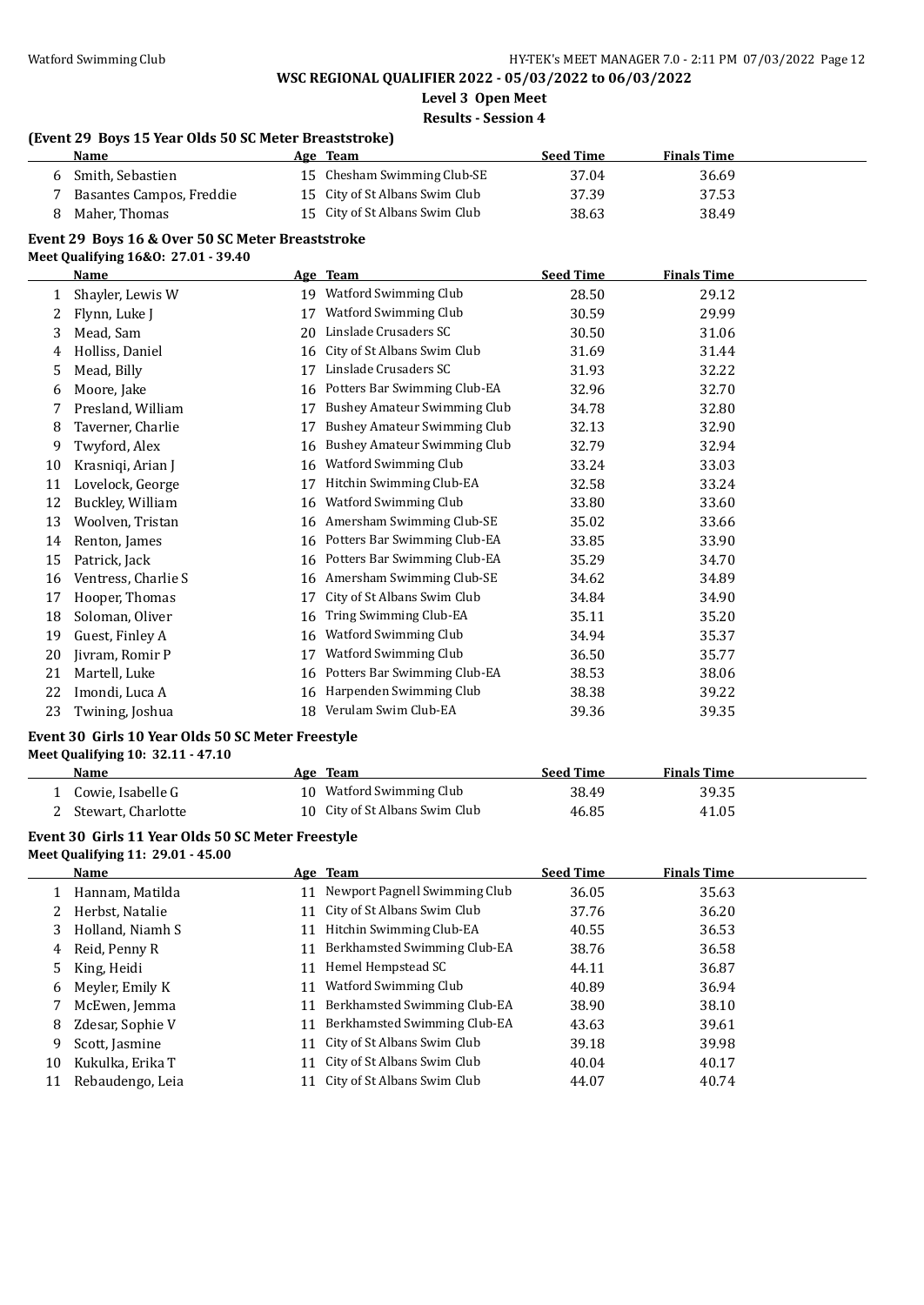**Level 3 Open Meet**

### **Results - Session 4**

### **(Event 30 Girls 11 Year Olds 50 SC Meter Freestyle)**

|    | Name               | Age Team                       | <b>Seed Time</b> | <b>Finals Time</b> |
|----|--------------------|--------------------------------|------------------|--------------------|
| 12 | Randall, Darcey L  | Watford Swimming Club          | 42.93            | 40.98              |
| 13 | Butt, Sophia       | 11 City of St Albans Swim Club | 44.57            | 41.31              |
| 14 | Wilson, Aanya      | 11 Watford Swimming Club       | 44.06            | 42.96              |
|    | --- Findley, Grace | Amersham Swimming Club-SE      | 32.65            | X32.24             |

#### **Event 30 Girls 12 Year Olds 50 SC Meter Freestyle Meet Qualifying 12: 28.01 - 43.00**

|       | <b>Name</b>         |    | Age Team                        | <b>Seed Time</b> | <b>Finals Time</b> |  |
|-------|---------------------|----|---------------------------------|------------------|--------------------|--|
|       | Czerwinska, Liliana |    | 12 Potters Bar Swimming Club-EA | 33.88            | 32.89              |  |
| 2     | Awdry, Poppy A      | 12 | Berkhamsted Swimming Club-EA    | 33.17            | 32.99              |  |
| 3     | Jubb, Daisy         | 12 | City of St Albans Swim Club     | 34.06            | 33.75              |  |
| 4     | Butcher, Sienna     | 12 | Amersham Swimming Club-SE       | 33.87            | 33.80              |  |
| 5     | Buckland, Lydia G   | 12 | Hitchin Swimming Club-EA        | 34.65            | 34.11              |  |
| 6     | Roberton, Tehya     | 12 | City of St Albans Swim Club     | 37.03            | 34.24              |  |
| 7     | So, Sarena          | 12 | Hitchin Swimming Club-EA        | 34.89            | 34.60              |  |
| 8     | Butterworth, Evie R | 12 | Tring Swimming Club-EA          | 36.14            | 34.92              |  |
| 9     | Odor, Sandra        | 12 | Potters Bar Swimming Club-EA    | 39.77            | 35.54              |  |
| 10    | Hayes, Scarlett     | 12 | Amersham Swimming Club-SE       | 35.38            | 35.77              |  |
| 11    | Kingham, Amelia     | 12 | Watford Swimming Club           | 39.87            | 35.98              |  |
| 12    | Selivanova, Lada    | 12 | Newport Pagnell Swimming Club   | 41.16            | 36.07              |  |
| 13    | Fausset, Florence I | 12 | Hitchin Swimming Club-EA        | 37.04            | 36.33              |  |
| 14    | Antonini, Valeria   | 12 | Berkhamsted Swimming Club-EA    | 37.28            | 36.51              |  |
| 15    | Robinson, Regan     | 12 | Hitchin Swimming Club-EA        | 37.63            | 36.66              |  |
| 16    | Borhara, Maiya      | 12 | Watford Swimming Club           | 40.90            | 36.70              |  |
| 17    | Robson, Talia       | 12 | City of St Albans Swim Club     | 37.62            | 36.74              |  |
| 18    | Baylis, Tabitha     | 12 | City of St Albans Swim Club     | 37.27            | 36.83              |  |
| 19    | Hehir, Isla         | 12 | Watford Swimming Club           | 38.94            | 37.14              |  |
| 20    | Pantazi, Isabella   | 12 | Dunstable Swimming Club         | 40.50            | 37.18              |  |
| 21    | Kapoor, Janvi       | 12 | Hemel Hempstead SC              | 38.05            | 37.22              |  |
| 22    | Scoines, Harriet    | 12 | Leighton Buzzard Swimming Club  | 42.61            | 40.56              |  |
| $---$ | Avery, Zara         | 12 | Linslade Crusaders SC           | 34.10            | X33.61             |  |
| ---   | Jansen, Olivia      | 12 | Amersham Swimming Club-SE       | 32.85            | X34.13             |  |
| ---   | Ciaburro, Ruby      | 12 | Watford Swimming Club           | 33.86            | X34.67             |  |

#### **Event 30 Girls 13 Year Olds 50 SC Meter Freestyle Meet Qualifying 13: 27.81 - 40.80**

|    | Name                |    | Age Team                       | <b>Seed Time</b> | <b>Finals Time</b> |  |
|----|---------------------|----|--------------------------------|------------------|--------------------|--|
|    | Tyson, Neve R       | 13 | Amersham Swimming Club-SE      | 31.32            | 29.81              |  |
|    | Savage, Isabella    | 13 | Potters Bar Swimming Club-EA   | 31.30            | 30.54              |  |
| 3  | Dagdelen, Melike    | 13 | Leighton Buzzard Swimming Club | 32.11            | 30.95              |  |
| 4  | Czerwinska, Ola     | 13 | Potters Bar Swimming Club-EA   | 32.30            | 31.50              |  |
| 5  | Armstrong, Amber L  | 13 | Amersham Swimming Club-SE      | 33.50            | 31.93              |  |
| 6  | Galloway, Ruthie    | 13 | Thame Swimming Club            | 32.64            | 32.25              |  |
|    | Elrick, Heather     | 13 | Newport Pagnell Swimming Club  | 32.60            | 32.31              |  |
| 8  | Jones, Olivia B     | 13 | Amersham Swimming Club-SE      | 30.99            | 32.33              |  |
| 9  | Yates, Imogen       | 13 | Amersham Swimming Club-SE      | 32.23            | 32.39              |  |
| 10 | Flitton, Amber      | 13 | Dunstable Swimming Club        | 33.03            | 32.46              |  |
| 11 | Wright, Olivia M    | 13 | Amersham Swimming Club-SE      | 32.96            | 32.50              |  |
| 12 | Georgiou, Alexandra | 13 | City of St Albans Swim Club    | 34.73            | 32.65              |  |
| 13 | Oakes, Jos          | 13 | Leighton Buzzard Swimming Club | 34.38            | 32.96              |  |
| 14 | Evason, Summer R    | 13 | <b>Watford Swimming Club</b>   | 35.38            | 33.06              |  |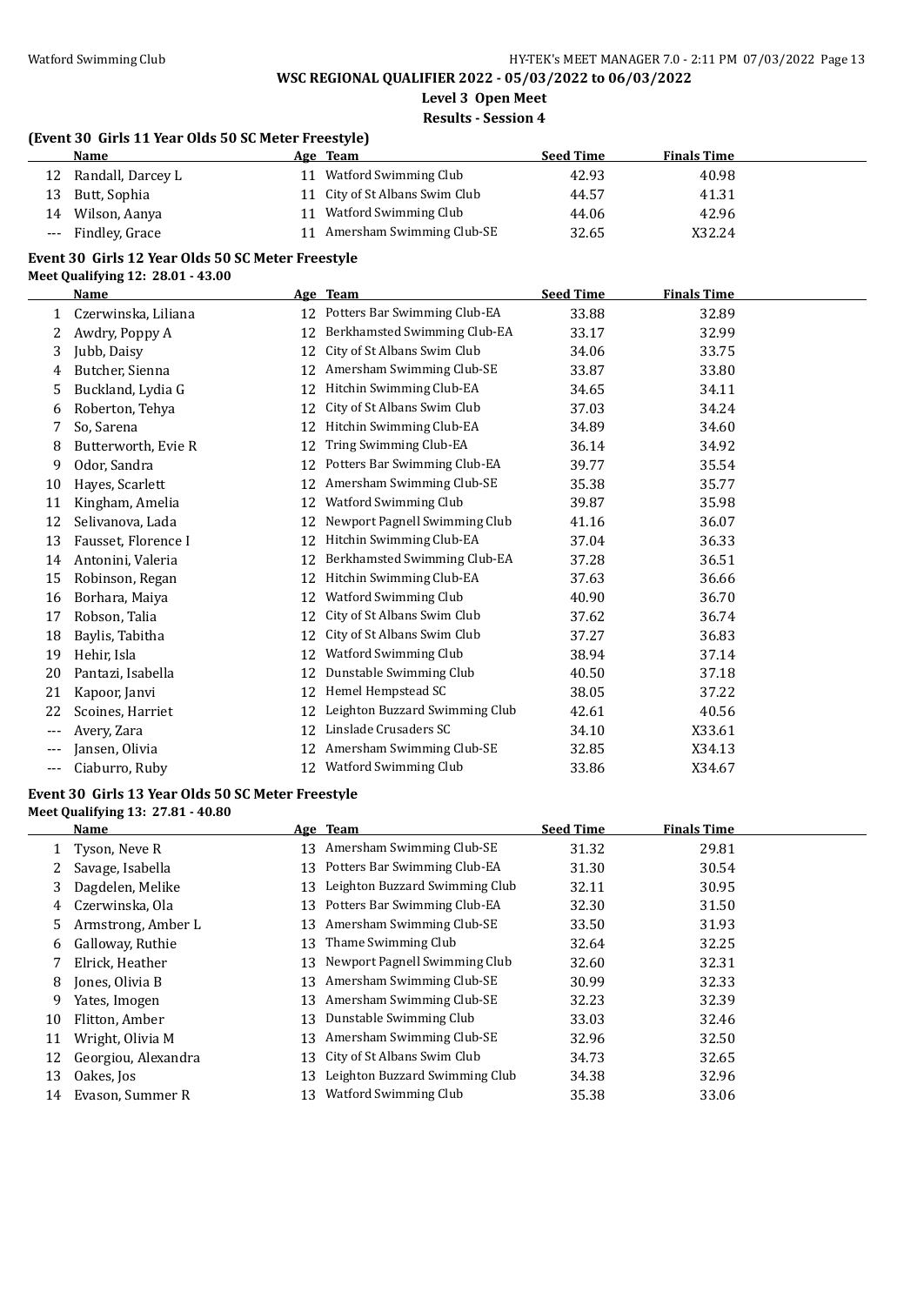**Level 3 Open Meet**

### **Results - Session 4**

### **(Event 30 Girls 13 Year Olds 50 SC Meter Freestyle)**

|       | Name              |    | Age Team                      | <b>Seed Time</b> | <b>Finals Time</b> |  |
|-------|-------------------|----|-------------------------------|------------------|--------------------|--|
| 15    | Morgan, Sophie    | 13 | Amersham Swimming Club-SE     | 33.34            | 33.15              |  |
| 16    | Randall, Caelia M | 13 | <b>Watford Swimming Club</b>  | 35.09            | 33.78              |  |
| 17    | Armstrong, Grace  | 13 | Dunstable Swimming Club       | 34.35            | 33.80              |  |
| 18    | Ward, Lydia       | 13 | Newport Pagnell Swimming Club | 36.29            | 33.89              |  |
| 19    | Howlett, Ava N    | 13 | Amersham Swimming Club-SE     | 35.72            | 34.65              |  |
| 20    | Tuckey, Taiyon H  | 13 | Hitchin Swimming Club-EA      | 35.09            | 34.67              |  |
| 21    | Barnard, Lucy     | 13 | Potters Bar Swimming Club-EA  | 35.46            | 34.72              |  |
| $*22$ | Rai, Samairra L   | 13 | Watford Swimming Club         | 38.18            | 35.74              |  |
| $*22$ | Reader, Megan     | 13 | Watford Swimming Club         | 35.34            | 35.74              |  |
| 24    | Wilson, Mia       | 13 | Watford Swimming Club         | 36.51            | 35.88              |  |
| 25    | Hook, Isabella    | 13 | Thame Swimming Club           | 37.52            | 36.94              |  |
| 26    | MacGregor, Maya C | 13 | Tring Swimming Club-EA        | 38.40            | 37.62              |  |
| 27    | James, Lucy C     |    | Harpenden Swimming Club       | 38.61            | 38.23              |  |

#### **Event 30 Girls 14 Year Olds 50 SC Meter Freestyle**

#### **Meet Qualifying 14: 27.01 - 37.60**

|    | <b>Name</b>           |    | Age Team                       | <b>Seed Time</b> | <b>Finals Time</b> |  |
|----|-----------------------|----|--------------------------------|------------------|--------------------|--|
| 1  | Cross, Jemima         |    | 14 Hitchin Swimming Club-EA    | 29.80            | 29.31              |  |
| 2  | Foreman, Iris         | 14 | Chesham Swimming Club-SE       | 30.14            | 29.92              |  |
| 3  | Ivanova, Aksinia      | 14 | Potters Bar Swimming Club-EA   | 30.29            | 30.09              |  |
| 4  | Holliss, Sophie       | 14 | City of St Albans Swim Club    | 29.78            | 30.10              |  |
| 5  | Hehir, Cailin         | 14 | Watford Swimming Club          | 31.85            | 30.67              |  |
| 6  | Evans, Charlotte      | 14 | Leighton Buzzard Swimming Club | 31.57            | 30.68              |  |
| 7  | Whittaker, Liberty    | 14 | Hemel Hempstead SC             | 32.24            | 30.75              |  |
| 8  | Lazauskaite, Angelica | 14 | Watford Swimming Club          | 31.26            | 30.81              |  |
| 9  | Hutton, Chloe M       | 14 | Amersham Swimming Club-SE      | 31.05            | 30.84              |  |
| 10 | Coleman, Sophie       | 14 | City of St Albans Swim Club    | 31.17            | 31.14              |  |
| 11 | Dodd, Freya           | 14 | Thame Swimming Club            | 31.71            | 31.31              |  |
| 12 | Alder, Alice          | 14 | Newport Pagnell Swimming Club  | 31.92            | 31.56              |  |
| 13 | Fowler, Libby         | 14 | Dunstable Swimming Club        | 33.01            | 32.21              |  |
| 14 | Tapre, Prisha R       | 14 | Watford Swimming Club          | 33.19            | 32.56              |  |
| 15 | Eva, Chloe            | 14 | Hitchin Swimming Club-EA       | 32.50            | 32.63              |  |
| 16 | Jones, Evelyn M       | 14 | Amersham Swimming Club-SE      | 36.10            | 32.77              |  |
| 17 | Newman, Madeline      | 14 | Hemel Hempstead SC             | 36.80            | 32.88              |  |
| 18 | Goose, Amelie         | 14 | City of St Albans Swim Club    | 32.88            | 33.03              |  |
| 19 | Fausset, Rose         | 14 | Hitchin Swimming Club-EA       | 33.91            | 33.06              |  |
| 20 | Conner, Jasmine G     | 14 | Amersham Swimming Club-SE      | 34.55            | 33.58              |  |
| 21 | Barker, Kiran P       | 14 | Harpenden Swimming Club        | 34.39            | 33.66              |  |
| 22 | Pilch, Liv            |    | 14 Hitchin Swimming Club-EA    | 34.57            | 33.75              |  |
| 23 | Clinch, Martha        | 14 | City of St Albans Swim Club    | 34.67            | 33.91              |  |
| 24 | Butt, Amelia          | 14 | City of St Albans Swim Club    | 33.41            | 33.99              |  |
| 25 | Takher, Harmani K     | 14 | Watford Swimming Club          | 35.98            | 34.05              |  |
| 26 | Hodgson, Grace L      | 14 | Amersham Swimming Club-SE      | 33.32            | 34.13              |  |
| 27 | Scoines, Jessica      | 14 | Leighton Buzzard Swimming Club | 34.74            | 34.30              |  |
| 28 | So, Clementine        | 14 | Verulam Swim Club-EA           | 36.36            | 35.47              |  |
| 29 | Shek, Cora            | 14 | Verulam Swim Club-EA           | 37.41            | 36.89              |  |
|    | Cave, Erin            |    | 14 Tring Swimming Club-EA      | 33.43            | DQ                 |  |
|    |                       |    |                                |                  |                    |  |

4.4 Start before starting signal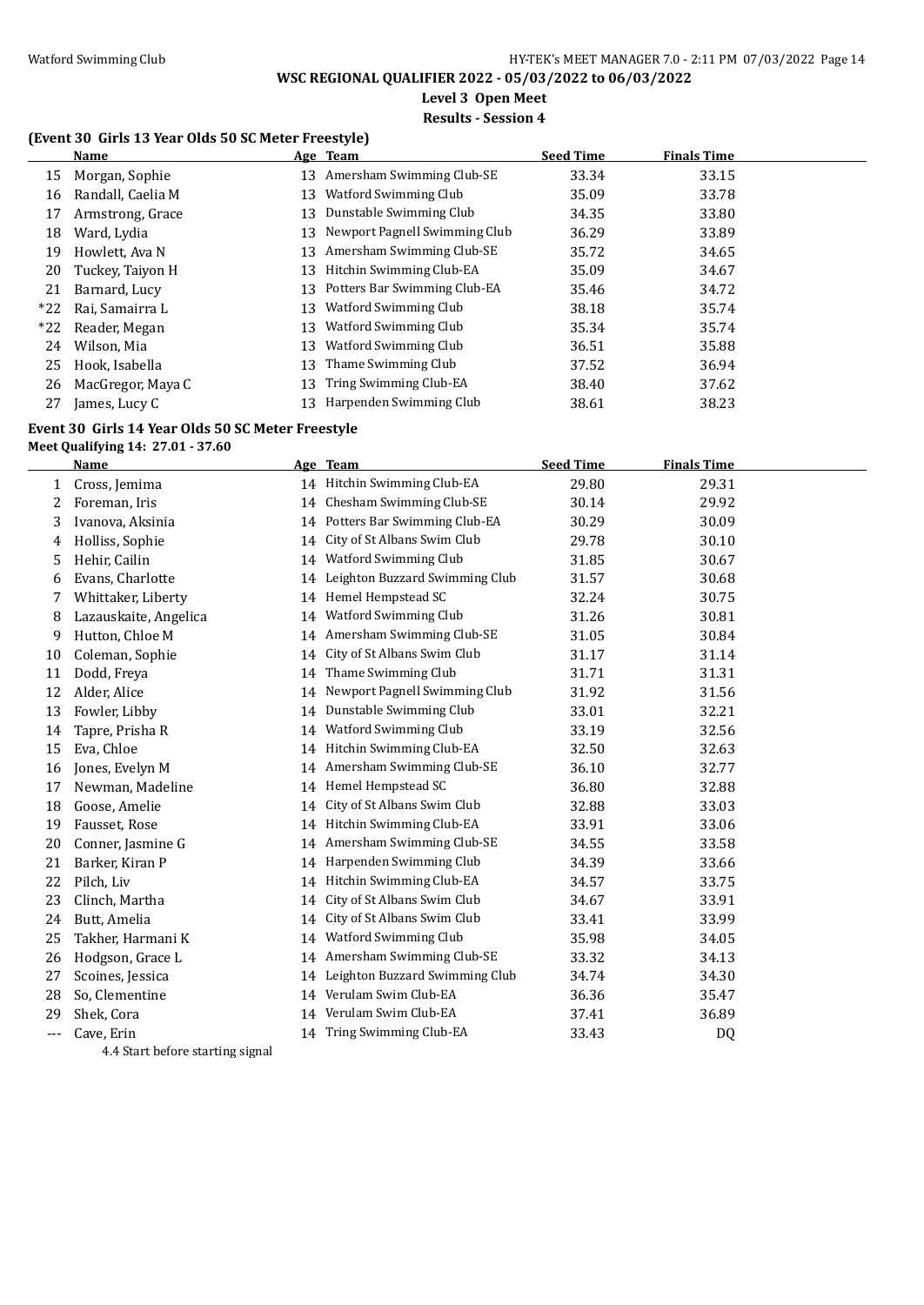**Level 3 Open Meet**

**Results - Session 4**

#### **Event 30 Girls 15 Year Olds 50 SC Meter Freestyle Meet Qualifying 15: 26.51 - 35.40**

|       | <b>Name</b>         |    | Age Team                            | <b>Seed Time</b> | <b>Finals Time</b> |  |
|-------|---------------------|----|-------------------------------------|------------------|--------------------|--|
| 1     | Gomez Pavon, Gaby   |    | 15 Potters Bar Swimming Club-EA     | 28.42            | 28.53              |  |
| 2     | Jones, Amelia       | 15 | Amersham Swimming Club-SE           | 29.51            | 28.63              |  |
| *3    | Wallis, Alexandra L | 15 | Amersham Swimming Club-SE           | 29.74            | 29.72              |  |
| *3    | Lovelace, Isabelle  | 15 | Chesham Swimming Club-SE            | 30.30            | 29.72              |  |
| 5     | Reid, Josie P       | 15 | Berkhamsted Swimming Club-EA        | 29.72            | 29.88              |  |
| 6     | Billingham, Verity  | 15 | Tring Swimming Club-EA              | 30.49            | 29.99              |  |
| 7     | Morris, Farah A     | 15 | Amersham Swimming Club-SE           | 29.87            | 30.15              |  |
| 8     | Mathias, Bryony     | 15 | Dunstable Swimming Club             | 30.61            | 30.34              |  |
| 9     | Younger, Erin       | 15 | City of St Albans Swim Club         | 30.06            | 30.43              |  |
| 10    | Davis, Jennifer     | 15 | Dunstable Swimming Club             | 30.43            | 30.57              |  |
| 11    | Dolton, Katrina     | 15 | Tring Swimming Club-EA              | 31.94            | 30.58              |  |
| 12    | Stubbs, Olivia R    | 15 | Watford Swimming Club               | 32.71            | 30.63              |  |
| 13    | Shackell, Maya V    | 15 | Watford Swimming Club               | 30.39            | 30.66              |  |
| 14    | Martin, Robyn       | 15 | Chesham Swimming Club-SE            | 30.38            | 30.67              |  |
| 15    | Foster, Evita M     | 15 | Potters Bar Swimming Club-EA        | 30.83            | 30.74              |  |
| 16    | Harper, Amy         | 15 | Watford Swimming Club               | 30.66            | 30.94              |  |
| 17    | Nickless, Elizabeth | 15 | Chesham Swimming Club-SE            | 31.30            | 31.38              |  |
| 18    | Mckechnie, Beth H   | 15 | Amersham Swimming Club-SE           | 31.55            | 31.47              |  |
| $*19$ | Mason, Thaila-Jade  | 15 | Leighton Buzzard Swimming Club      | 31.46            | 31.68              |  |
| $*19$ | Williams, Talia     | 15 | Tring Swimming Club-EA              | 33.05            | 31.68              |  |
| 21    | Fox, Freya          | 15 | Thame Swimming Club                 | 32.39            | 31.82              |  |
| 22    | Shine, Autumn R     | 15 | Potters Bar Swimming Club-EA        | 31.51            | 31.84              |  |
| $*23$ | Ball, Grace         | 15 | <b>Bushey Amateur Swimming Club</b> | 31.95            | 31.88              |  |
| $*23$ | Palmer, Loralie B   | 15 | Watford Swimming Club               | 32.53            | 31.88              |  |
| 25    | Jones, Esme R       | 15 | Amersham Swimming Club-SE           | 30.87            | 31.89              |  |
| 26    | Ball, Olivia        | 15 | <b>Bushey Amateur Swimming Club</b> | 32.34            | 31.99              |  |
| 27    | Eva, Sophie C       | 15 | Hitchin Swimming Club-EA            | 32.56            | 32.36              |  |
| 28    | Kilby, Louisa       | 15 | Newport Pagnell Swimming Club       | 33.12            | 32.37              |  |
| 29    | Khanore, Nyasa P    | 15 | Amersham Swimming Club-SE           | 32.72            | 32.84              |  |
| 30    | Bradley, Sophie     | 15 | Tring Swimming Club-EA              | 33.28            | 33.27              |  |
| 31    | Robinson, India     | 15 | Hitchin Swimming Club-EA            | 34.51            | 33.57              |  |
| 32    | Slade, Morgan       | 15 | Tring Swimming Club-EA              | 33.74            | 34.24              |  |
| ---   | Daley, Victoria     | 15 | Watford Swimming Club               | 27.46            | X28.05             |  |

#### **Event 30 Girls 16 & Over 50 SC Meter Freestyle**

**Meet Qualifying 16&O: 26.31 - 35.00**

|    | Name               |    | Age Team                          | <b>Seed Time</b> | <b>Finals Time</b> |
|----|--------------------|----|-----------------------------------|------------------|--------------------|
|    | Chapman, Brigitte  |    | 16 Amersham Swimming Club-SE      | 27.23            | 27.60              |
|    | Powell-Tuck, Tilly |    | Chesham Swimming Club-SE          | 27.89            | 27.71              |
| 3  | Brooke, Hannah     |    | City of St Albans Swim Club       | 27.70            | 28.13              |
| 4  | Peccei, Francesca  | 19 | Watford Swimming Club             | 28.30            | 28.52              |
| 5. | Yeo, Rosie C       |    | Amersham Swimming Club-SE         | 28.17            | 28.91              |
| 6  | Horlock, Lucy F    |    | Amersham Swimming Club-SE         | 28.70            | 29.00              |
|    | Boreham, Amy M     | 16 | Watford Swimming Club             | 29.21            | 29.05              |
| 8  | Peccei, Sofia      |    | Watford Swimming Club             | 28.57            | 29.14              |
| 9  | Bright, Jess       | 16 | Potters Bar Swimming Club-EA      | 29.12            | 29.26              |
| 10 | Quarman, Zoe       |    | 16 Leighton Buzzard Swimming Club | 29.20            | 29.27              |
| 11 | Toppin, Siobhan    | 18 | Chesham Swimming Club-SE          | 29.50            | 29.46              |
| 12 | Park, Lucy M       | 26 | Watford Swimming Club             | 28.70            | 29.49              |